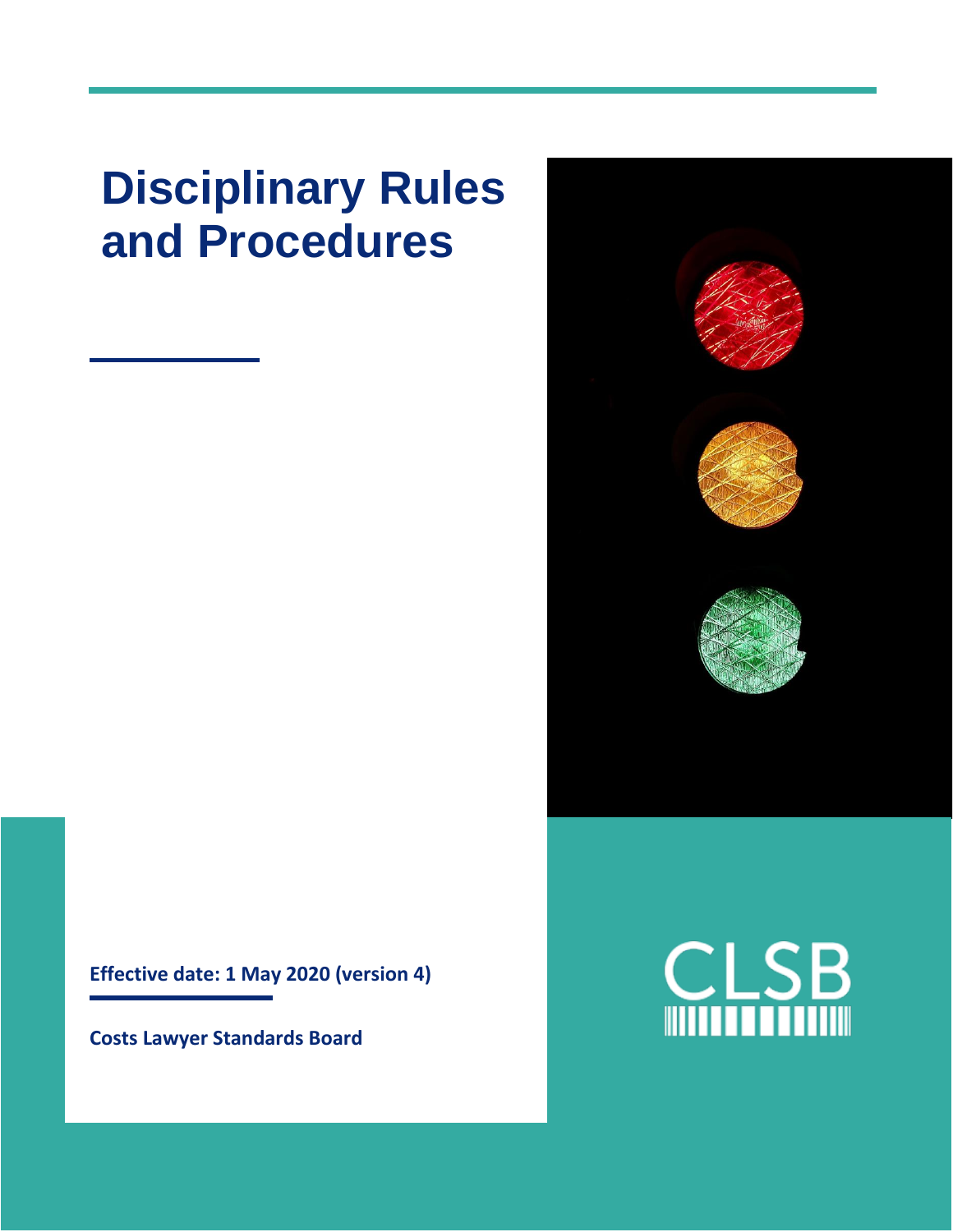# **Definitions**

The definitions below form part of these Disciplinary Rules and Procedures.

| <b>ACL</b>          | Association of Costs Lawyers (named in the LSA as the      |
|---------------------|------------------------------------------------------------|
|                     | Association of Law Costs Draftsmen).                       |
| <b>Case Manager</b> | Person appointed by the CLSB to assist in the              |
|                     | administration of a disciplinary matter at level two or    |
|                     | three, who may be a person employed by the CLSB.           |
| <b>CLSB</b>         | Costs Lawyer Standards Board, acting as an approved        |
|                     | regulator under the LSA following delegated authority by   |
|                     | the ACL on 31 October 2011.                                |
| CoC                 | Costs Lawyer Code of Conduct effective at the time a       |
|                     | Principle might have been breached.                        |
| Complaint           | Information established by the CLSB under its              |
|                     | supervision arrangements or information received from      |
|                     | a third party (natural, legal or commercial) which relates |
|                     | to a potential breach of a Principle by a Costs Lawyer.    |
| Complainant         | The CLSB, or a person (natural, legal or commercial) who   |
|                     | brings information to the attention of the CLSB that a     |
|                     | Principle might have been breached by a Costs Lawyer.      |
| <b>Costs Lawyer</b> | A Costs Lawyer authorised and regulated by the CLSB.       |
| DR&P                | These Disciplinary Rules and Procedures.                   |
| Lay Person / Non-   | As defined in Schedule 1 paragraph 2(4) of the LSA.        |
| Lay Person          |                                                            |
| <b>LSA</b>          | Legal Services Act 2007.                                   |
| <b>Panel Member</b> | An individual appointed by the CLSB (including on an ad    |
|                     | hoc basis) to serve on a Conduct Committee or Conduct      |
|                     | <b>Appeal Committee who:</b>                               |
|                     | is independent of the CLSB;                                |
|                     | has been neither an ACL Council member nor a               |
|                     | non-executive director of the CLSB for a period of         |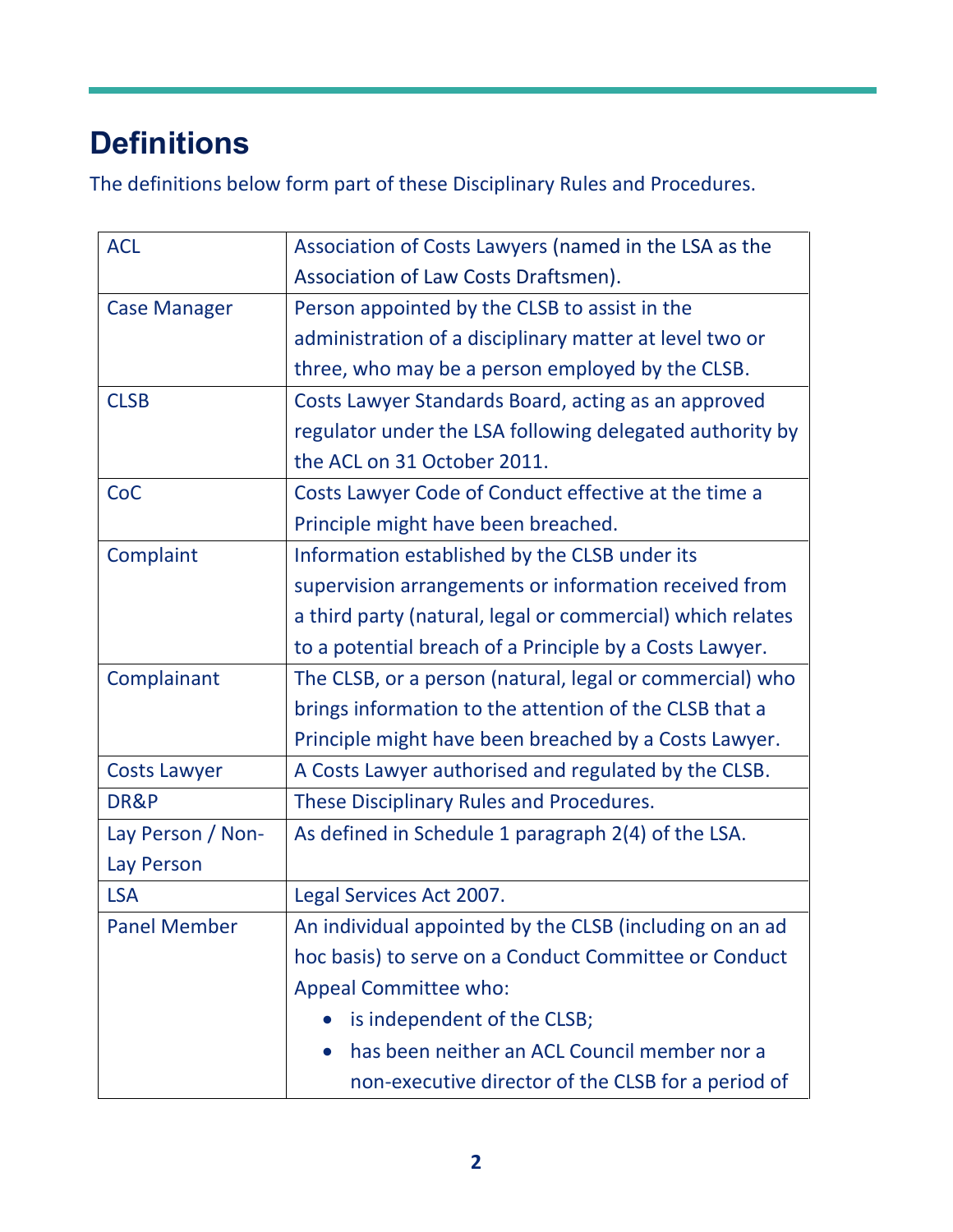|            | two years before being appointed as a Panel                      |
|------------|------------------------------------------------------------------|
|            | Member; and                                                      |
|            | has agreed in writing to adhere to the terms of the<br>$\bullet$ |
|            | CLSB's Panel Member Code of Conduct and any                      |
|            | procedural guidance that the CLSB may issue for                  |
|            | Panel Members from time to time.                                 |
| Principle  | Any one or more of the seven principles a Costs Lawyer           |
|            | must comply with under the CoC, namely:                          |
|            | 1. Act with integrity and professionalism                        |
|            | 2. Comply with your duty to the court in the                     |
|            | administration of justice                                        |
|            | 3. Act in the best interests of your client                      |
|            | 4. Provide a good quality of work and service to each            |
|            | client                                                           |
|            | 5. Deal with the regulators and Legal Ombudsman in               |
|            | an open and co-operative way                                     |
|            | 6. Treat everyone with dignity and respect                       |
|            | 7. Keep your work on behalf of your client                       |
|            | confidential                                                     |
|            |                                                                  |
|            | The Principles are underpinned by CLSB rules, such as            |
|            | Practising Rules and CPD Rules, contained in the CLSB            |
|            | Handbook. A potential breach of a Principle may                  |
|            | therefore involve breach of a rule and a potential breach        |
|            | of a rule may indicate the breach of a Principle. For this       |
|            | reason, a reference to a Principle in these DR&P includes        |
|            | a reference to any associated CLSB rule.                         |
| Regulatory | As defined in section 1(1) of the LSA.                           |
| Objectives |                                                                  |
|            |                                                                  |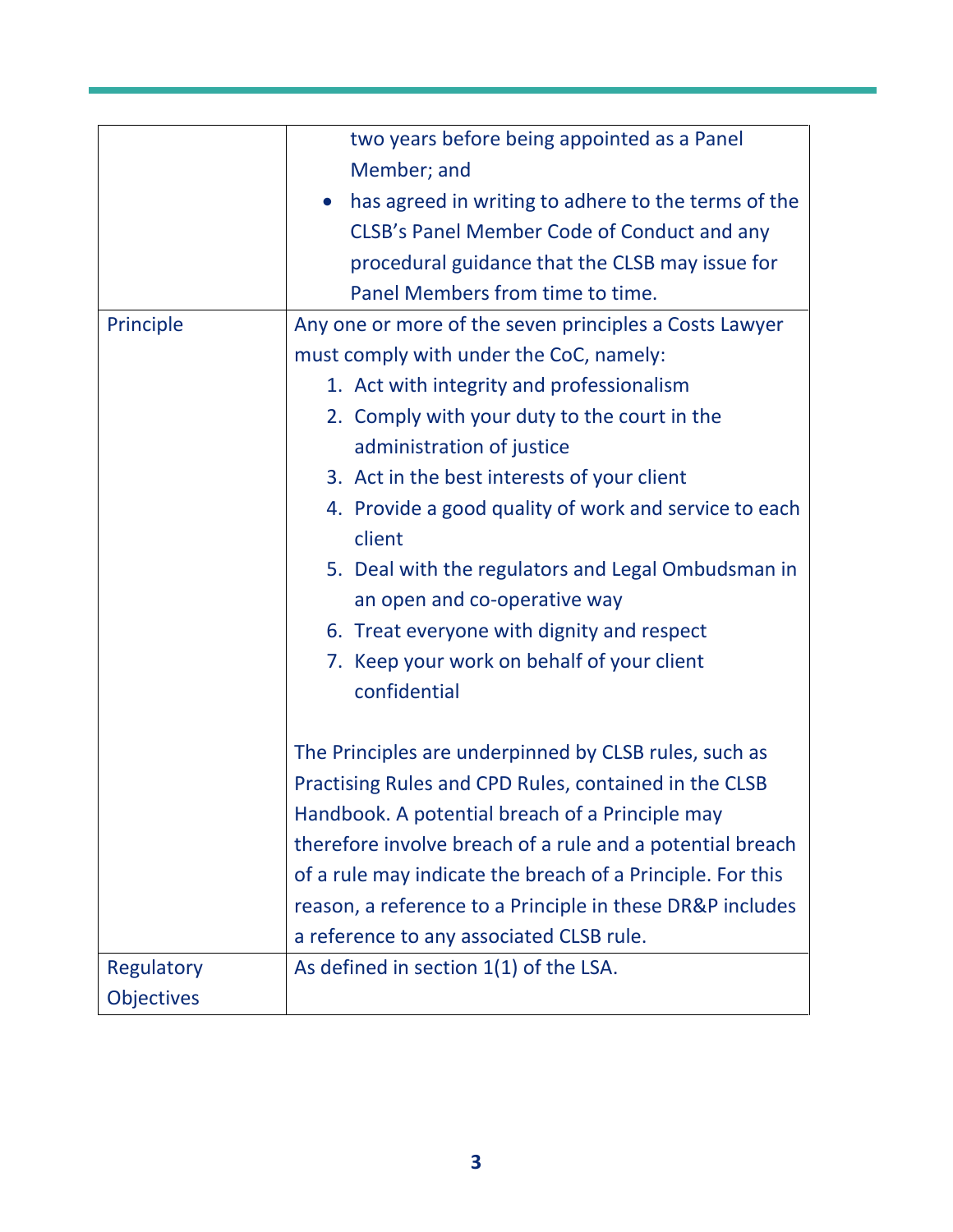### **Background**

These DR&P are made pursuant to the LSA, which requires the CLSB to act in a way that it considers most appropriate for the purposes of meeting the Regulatory Objectives. The CoC sets out the Principles that a Costs Lawyer must uphold in order to meet the fundamental professional standards required of a Costs Lawyer. The Principles are underpinned by CLSB rules, such as Practising Rules and CPD Rules. These DR&P establish processes for determining whether a Costs Lawyer has breached a Principle and/or an associated rule, as well as the consequences of any such breach. These DR&P are published in the CLSB Handbook.

# **Objectives**

The main aim of these DR&P is to promote the Regulatory Objectives, in particular:

- protecting and promoting the public interest;
- supporting the constitutional principle of the rule of law;
- protecting and promoting the interests of consumers;
- encouraging an independent, strong, diverse and effective legal profession;
- promoting and maintaining adherence to the professional principles.

These DR&P aim to be fair, consistent, transparent and proportionate procedures for considering the conduct of Costs Lawyers. They also aim to provide a credible deterrent to non-compliance with professional standards.

The desired outcome under these DR&P is that consumers of Costs Lawyers' services, the general public, the regulated community and individual Costs Lawyers are confident that the CLSB takes appropriate action where a Costs Lawyer has acted or continues to act in a way which breaches a Principle.

### **RULE 1: Jurisdiction**

1.1 These DR&P come into effect on the effective date above and replace any other disciplinary rules and procedures previously issued by the CLSB. These DR&P govern Complaints made on or after the effective date.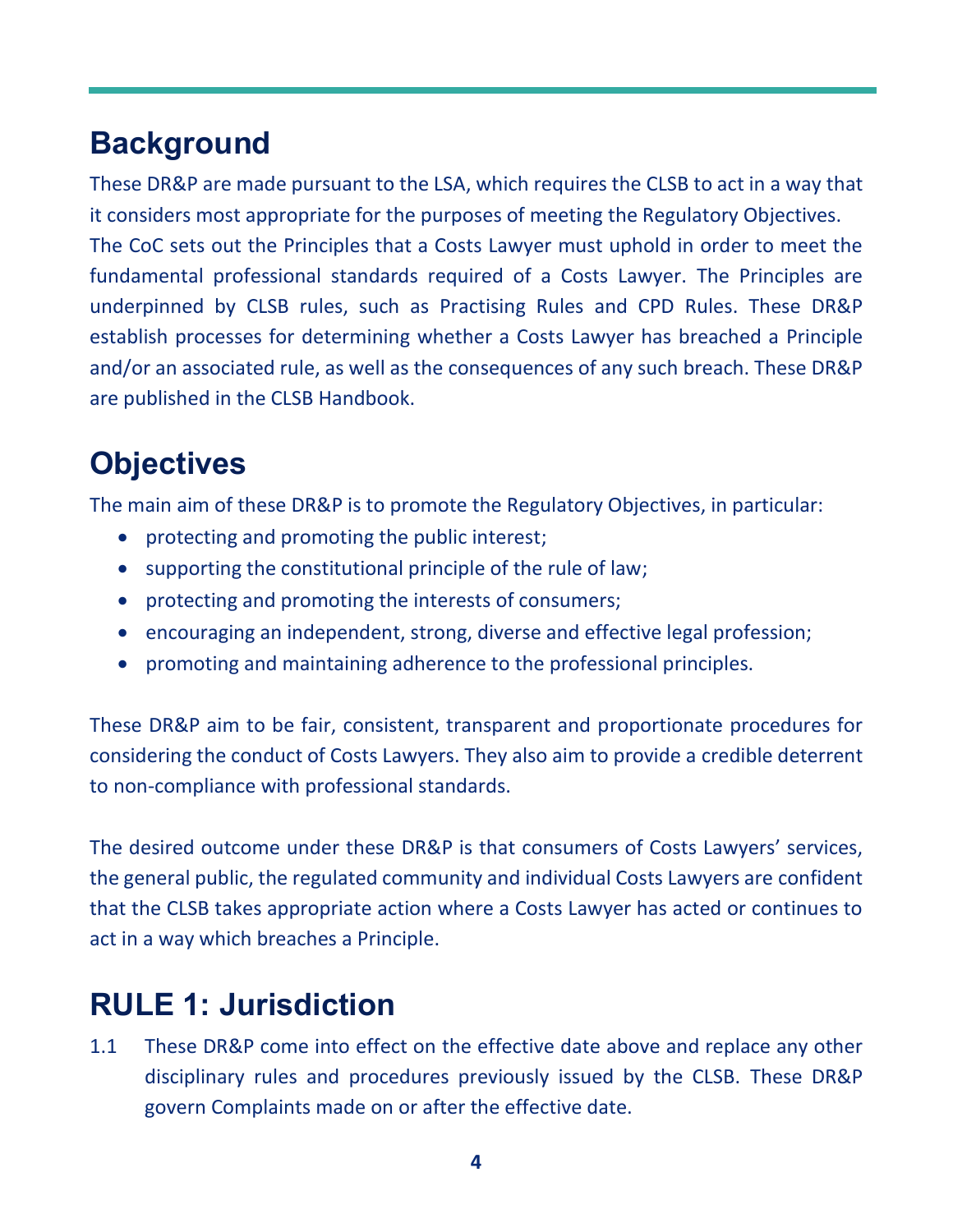- 1.2 These DR&P apply where the following three criteria are met:
	- (i) there is reason to suspect that a Costs Lawyer has been or is in breach of a Principle;
	- (ii) the Costs Lawyer held a practising certificate issued by the CLSB at the time the alleged breach of a Principle occurred; and
	- (iii) the Costs Lawyer holds a practising certificate issued by the CLSB at the time the Complaint is made to the CLSB.
- 1.3 Where the Complainant is not the CLSB, for these DR&P to apply a Complaint must be made in writing to the CLSB:
	- (i) within one calendar year from the date on which the matters giving rise to the Complaint occurred; or
	- (ii) within one calendar year from the date on which the Complainant first became aware that a breach of a Principle may have occurred.
- 1.4 In the event that a Complaint is made outside of the time limits in rule 1.3 above, then the CLSB may only consider the Complaint if:
	- (i) the Complainant provides a reasonable explanation for the delay in making the Complaint and that delay does not cause unfair prejudice to the Costs Lawyer involved; or
	- (ii) if it is otherwise in the public interest to consider the Complaint.
- 1.5 The CLSB will not consider a Complaint by a litigant in person or a solicitor on the other side of proceedings involving the Costs Lawyer, whilst those proceedings are ongoing. The court has powers to consider conduct issues in the context of ongoing proceedings.
- 1.6 In the event the CLSB accepts jurisdiction to investigate an alleged breach of a Principle then the CLSB will confine itself to that alleged breach and to documents and witness evidence which relate to that breach. If in the course of an investigation the CLSB obtains information relating to another potential breach of a Principle, the CLSB will treat that information as a fresh Complaint.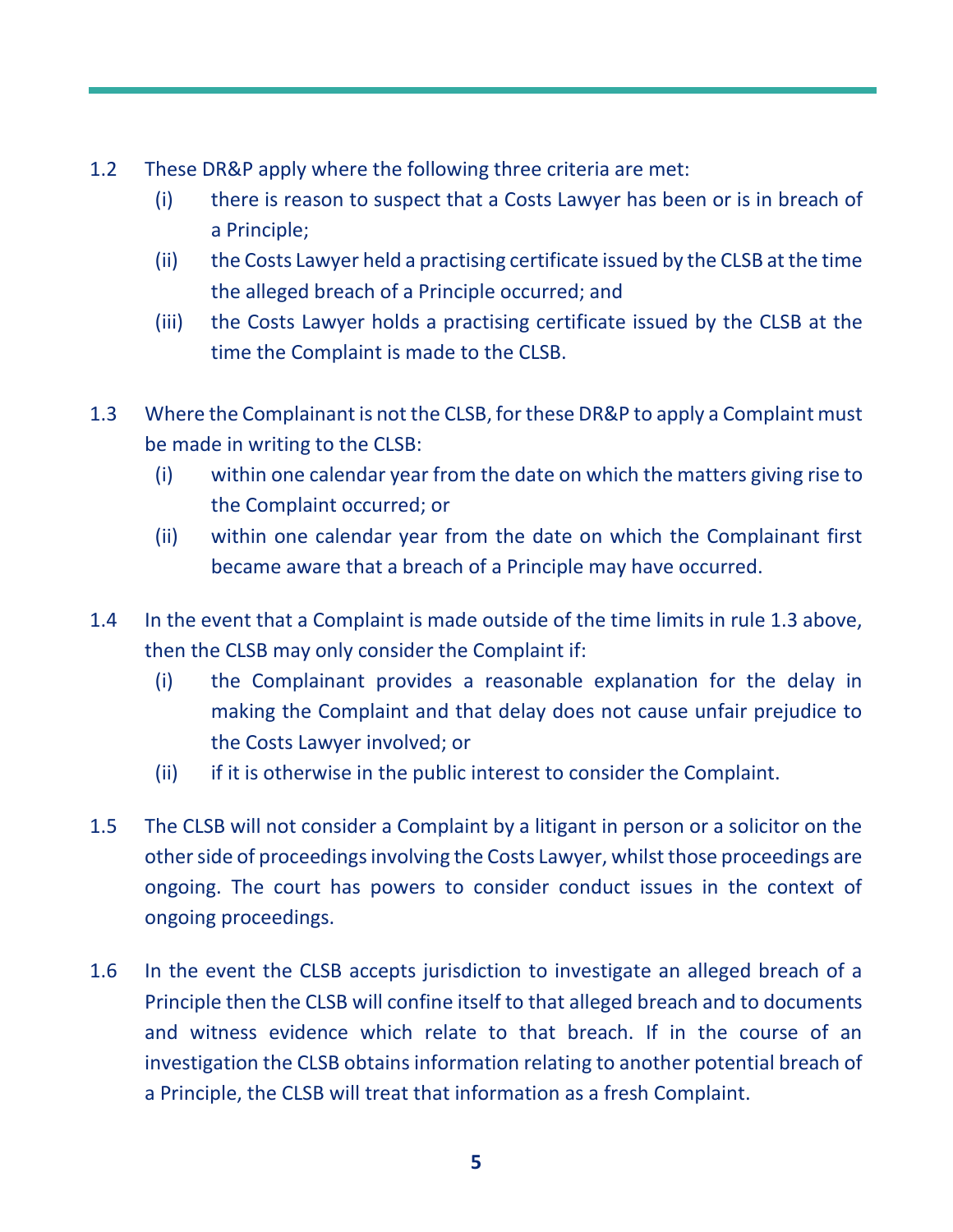- 1.7 The CLSB has entered into agreements with other regulatory bodies to govern situations in which more than one regulatory body might have jurisdiction to handle a Complaint. The CLSB will only exercise its jurisdiction under these DR&P in accordance with such agreements. The CLSB will notify a Complainant if a Complaint falls within this rule 1.7.
- 1.8 If a person to whom these DR&P apply has a disability, the CLSB will consider a request by that person to make reasonable adjustments to the processes set out in these DR&P. The CLSB will use best efforts to agree in advance suitable reasonable adjustments, which are consistent with the objectives of these DR&P, to address any substantial disadvantage the person might suffer. Where the CLSB determines it is not possible or not appropriate to make the reasonable adjustments requested, the CLSB will provide reasons in writing.

### **RULE 2: The Legal Ombudsman (service complaints)**

- 2.1 A Complaint about service provided by a Costs Lawyer falls within the jurisdiction of the Legal Ombudsman. A Complaint about the conduct of a Costs Lawyer (i.e. breach of a Principle) falls within the jurisdiction of the CLSB.
- 2.2 In the event the CLSB receives a Complaint that falls within the jurisdiction of the Legal Ombudsman and not the jurisdiction of the CLSB, the CLSB will inform the Complainant of this and provide the Complainant with contact information for the Legal Ombudsman.
- 2.3 In the event a Complaint relates to both the service and conduct of a Costs Lawyer the CLSB will allow the Legal Ombudsman to conclude the service element of that Complaint before the CLSB considers the conduct element of that Complaint, unless the CLSB deems the conduct element so serious in nature that it requires the immediate attention of the CLSB. For the purposes of rule 1.3, the CLSB will treat the date of notification to the CLSB as being the date the Complaint was made to either the CLSB or Legal Ombudsman.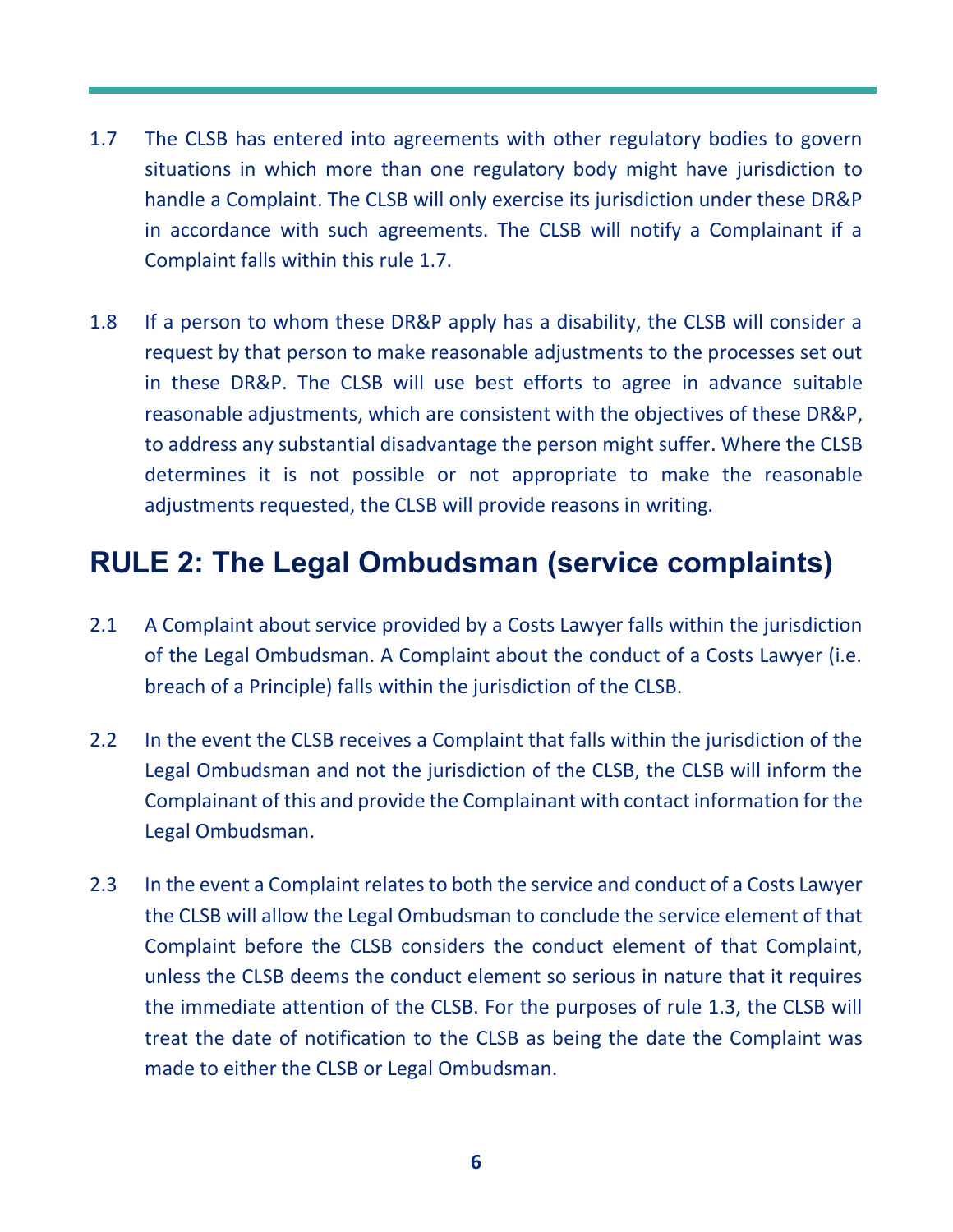### **RULE 3: Publication of an outcome**

- 3.1 The purposes of publishing a disciplinary outcome are to protect the public and to promote high standards across the Costs Lawyer profession. The CLSB will be guided by these purposes in determining whether and how to publish.
- 3.2 In the event a breach of a Principle has been established under these DR&P, the finding and any associated disciplinary outcome will be published by the CLSB unless publication would prejudice other proceedings or investigations (whether of a legal or regulatory nature) or would breach Article 8 of the Human Rights Act 1998.
- 3.3 Publication will be on the CLSB website and in any other location that the CLSB deems appropriate for achieving the purposes in rule 3.1. A note will also appear against the name of the Costs Lawyer on the register of authorised and regulated Costs Lawyers.
- 3.4 Imposition of an interim suspension order under rule 4 will be noted against the name of the Costs Lawyer on the register of authorised and regulated Costs Lawyers for the period that the interim suspension order is in force.
- 3.5 Other than where an interim suspension order has been imposed, publication will only occur where a breach of a Principle has been established against a Costs Lawyer and following expiry of the time for an appeal under these DR&P. In the event the Costs Lawyer appeals, publication of the finding under appeal will be withheld pending the outcome of that appeal.
- 3.6 Publication will be in accordance with the Data Protection Act 2018, as amended from time to time. The CLSB may rely upon any exemptions from general data protection rules relating to the processing of personal data in connection with regulatory activities.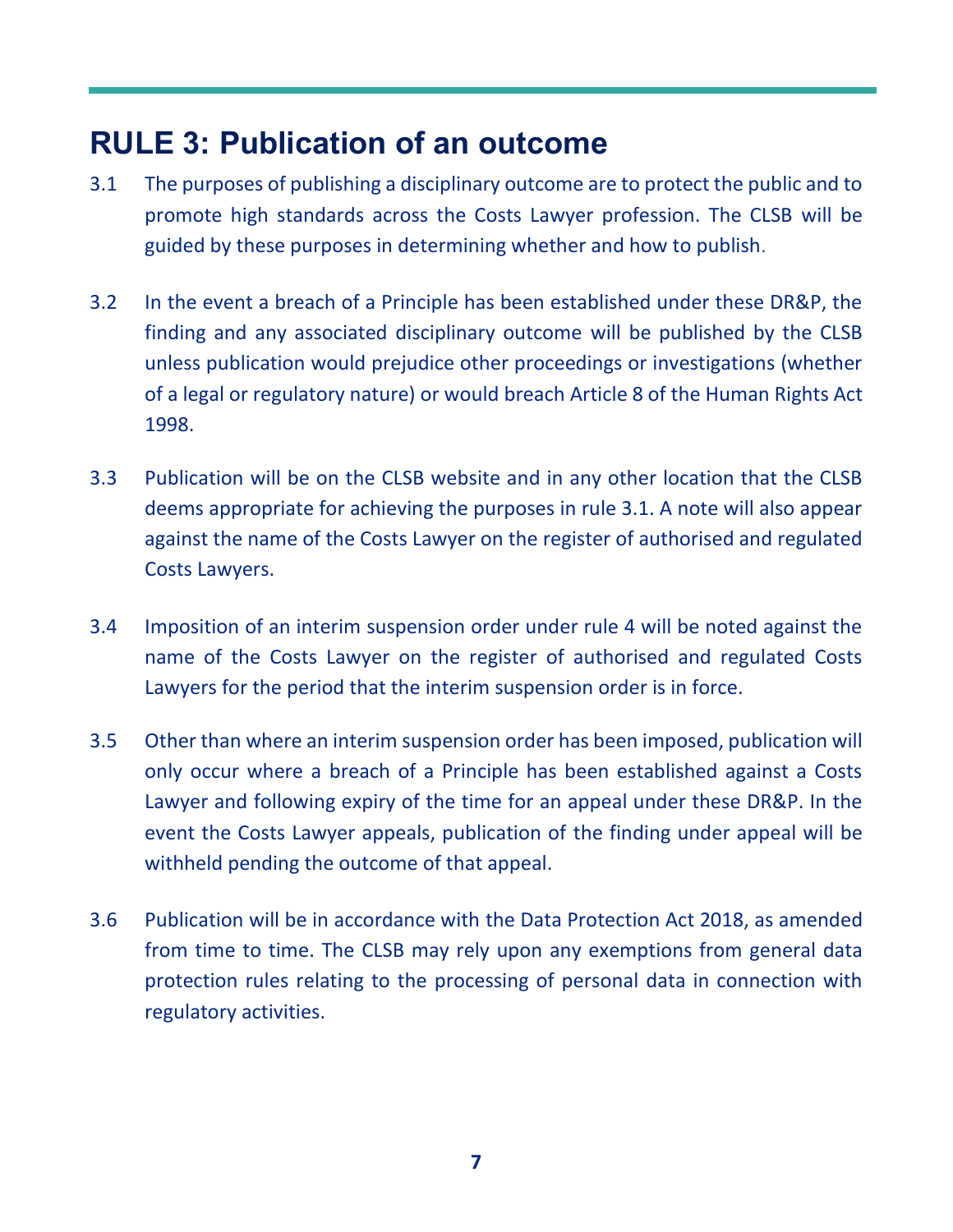### **RULE 4: Interim suspension orders**

- 4.1 On receipt of a Complaint, the CLSB shall consider whether or not the Costs Lawyer's practising certificate should be subject to an interim suspension order. The effect of an interim suspension order is to impose a condition on the Costs Lawyer's practising certificate that the Costs Lawyer does not have the right to practice as a Costs Lawyer pursuant to the CLSB's Practising Rules while the interim suspension order has effect.
- 4.2 An interim suspension order must be fair, just and reasonable in all the circumstances and may only be imposed if the CLSB is satisfied that such a course of action is justified having regard to:
	- (i) the risk posed to the public if such an interim suspension order was not implemented; and
	- (ii) the Regulatory Objectives.
- 4.3 If the CLSB is of the view that there are grounds for imposing an interim suspension order, the CLSB will appoint a Lay Person Panel Member to consider the relevant facts and make a recommendation as to whether an interim suspension order should be imposed. The Lay Person Panel Member will consider whether it is appropriate, in all the circumstances, to seek further information from the Costs Lawyer before making the recommendation.
- 4.4 An interim suspension order will:
	- (i) be imposed by the CLSB only where recommended by the Lay Person Panel Member appointed under rule 4.3;
	- (ii) be notified in writing to the Costs Lawyer, including reasons why the criteria in rule 4.2 for imposition of an interim suspension order are considered to be met; and
	- (iii) be published in accordance with rule 3.
- 4.5 An interim suspension order shall remain in force until such time as:
	- (i) an investigation has been undertaken in accordance with rule 5 and a finding has been made as provided for in rule 5.2, in which case the interim suspension order shall automatically lapse;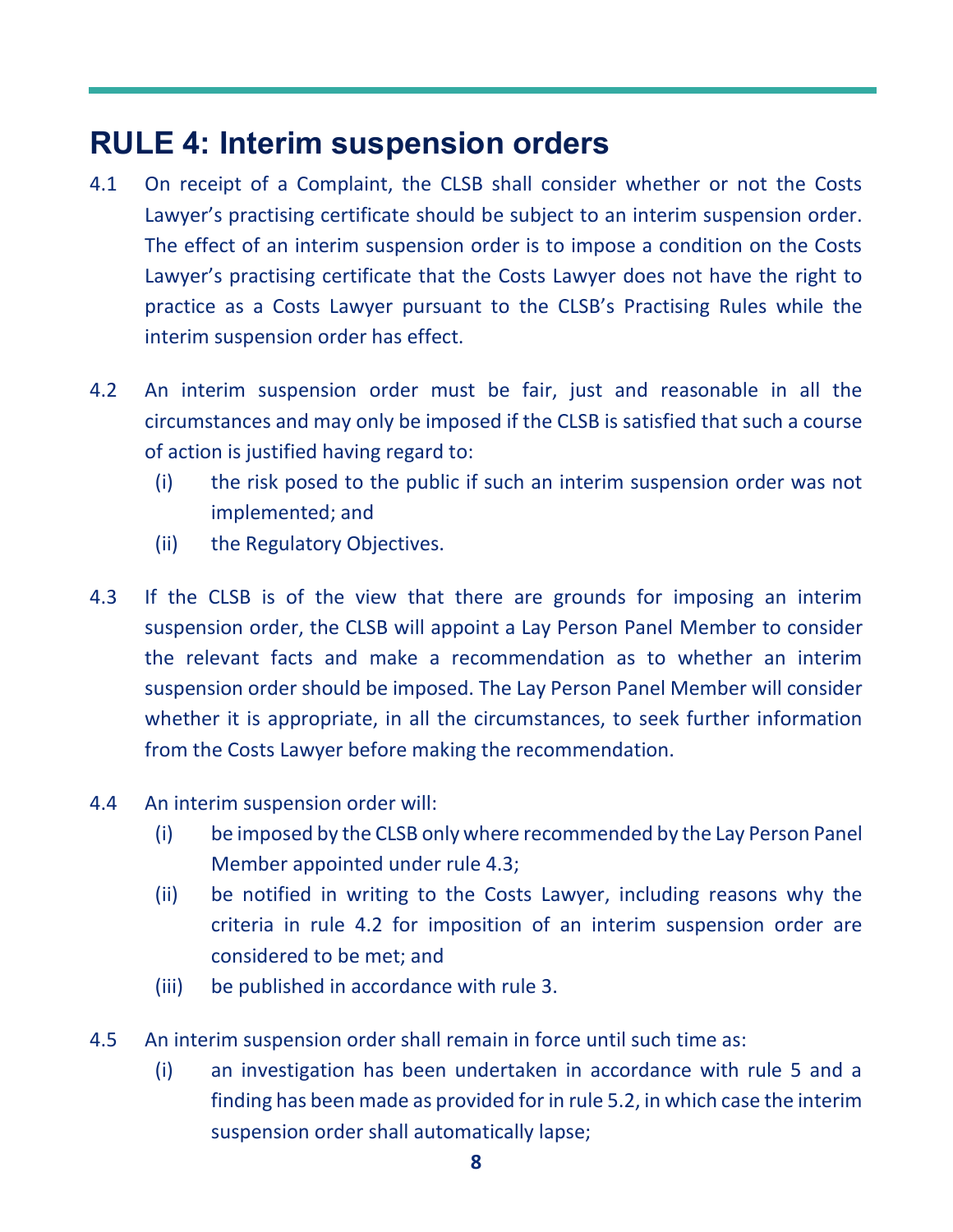- (ii) the relevant Complaint is fully determined following a finding at level one, level two or level three and the time for any appeal has expired, in which case the CLSB will revoke the interim suspension order and notify the Costs Lawyer in writing; or
- (iii) the CLSB has reasonable grounds to believe that the criteria in rule 4.2 for imposition of an interim suspension order are no longer met, in which case the CLSB will revoke the interim suspension order and notify the Costs Lawyer in writing.
- 4.6 The Costs Lawyer may apply in writing to have an interim suspension order revoked at any time while such an order is in force if new evidence becomes available that is material to the decision. The Lay Person Panel Member appointed under rule 4.3 will determine the application within 14 calendar days of receipt, taking into account the new evidence provided. The CLSB will notify the Costs Lawyer in writing of the Lay Person Panel Member's determination. If the Lay Person Panel Member determines that the application should be allowed, the CLSB will revoke the interim suspension order.
- 4.7 The Costs Lawyer may, within 14 calendar days of receiving written notification of a determination under rule 4.6, appeal against that determination. The appeal will be considered by a Conduct Appeal Committee appointed under rule 7.2. The Lay Person Panel Member appointed under rule 4.3 shall not be a member of that Conduct Appeal Committee.
- 4.8 An appeal under rule 4.7 must be made in writing, setting out the reasons why the Costs Lawyer believes the interim suspension order should be revoked. The Conduct Appeal Committee will consider the issue afresh. The CLSB will notify the Costs Lawyer in writing of the outcome of the appeal. If the appeal is allowed, the CLSB will revoke the interim suspension order as soon as practicable.
- 4.9 There will be no order for costs against the Costs Lawyer in relation to the imposition of an interim suspension order, including in relation to any application to have the interim suspension order revoked or any appeal. This rule does not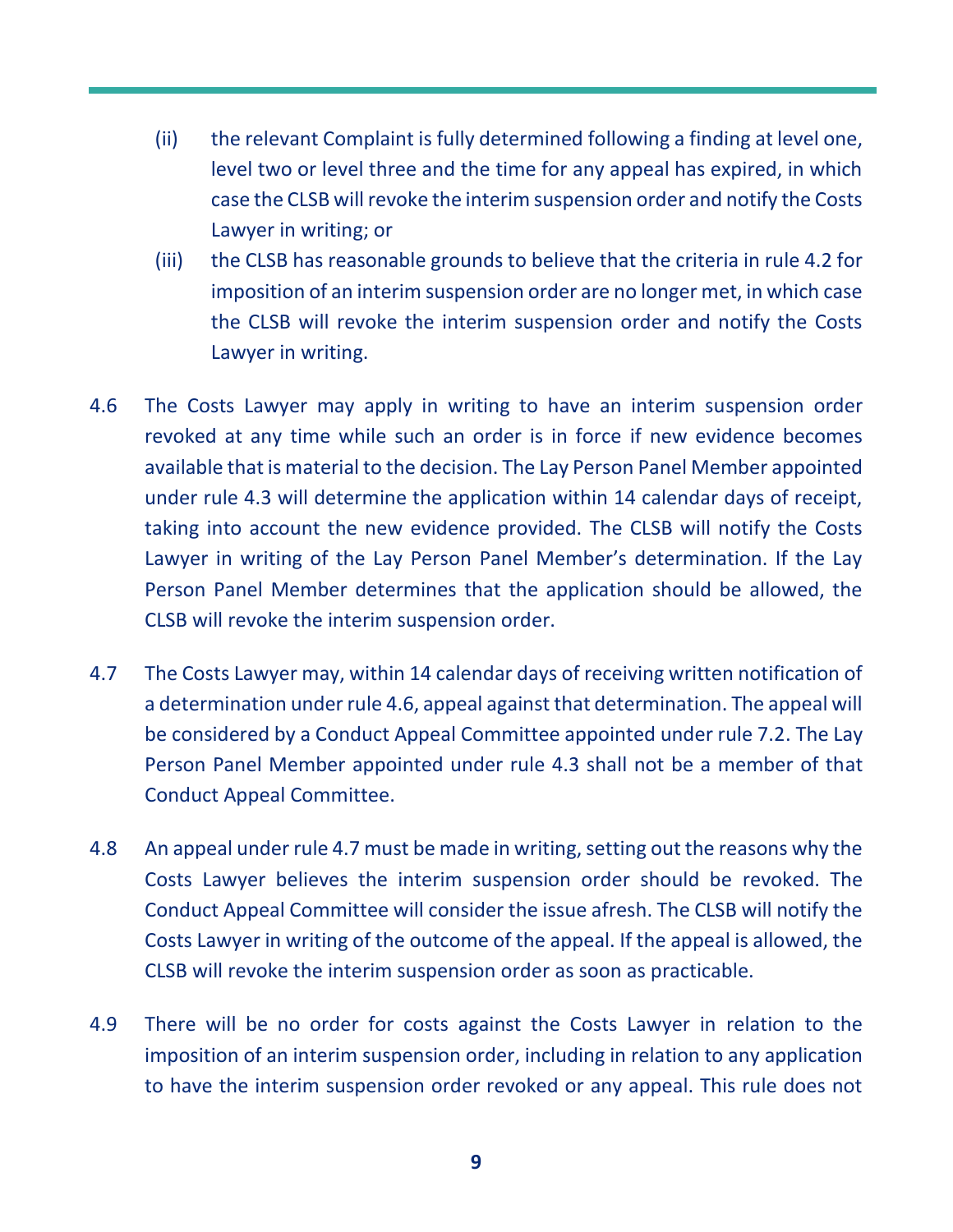impact the power to impose fixed costs orders in relation to other aspects of disciplinary proceedings, as set out elsewhere in these DR&P.

### **RULE 5: Level one procedure**

#### 5.1 Investigation

- 5.1.1 In the event the CLSB accepts jurisdiction in respect of a Complaint, it will carry out an investigation in relation to the Complaint. The investigation will be conducted by a senior member of CLSB staff or by an external investigator appointed by the CLSB who is considered to have the requisite expertise. The CLSB will use all reasonable endeavours to ensure an investigation is completed within three calendar months from the date an investigator is instructed or, in the event a CLSB staff member conducts the investigation, from the date the CLSB accepts jurisdiction.
- 5.1.2 The person carrying out the investigation will at all times:
	- (i) act independently;
	- (ii) maintain confidentiality; and
	- (iii) subject to (i) and (ii) above, make all enquiries and gather all evidence required to enable them to draw accurate conclusions.
- 5.1.3 The CLSB or investigator will send a copy of the Complaint and any documents to the Costs Lawyer inviting them to provide, within 28 calendar days, a response which sets out concise observations (which may include admissions), supported by evidence relevant to the investigation. The Costs Lawyer may make a written request to the CLSB or investigator for an extension of time for responding, setting out reasons why the extension is required. Only one extension will be permitted other than where the CLSB is satisfied that there are exceptional circumstances, in which case it may exercise its discretion to grant a further extension, taking into account the public interest in the prompt investigation of Complaints.
- 5.1.4 The CLSB may consider multiple Complaints, or multiple potential breaches of a Principle, as part of a single investigation so long as this is consistent with rule 5.1.2.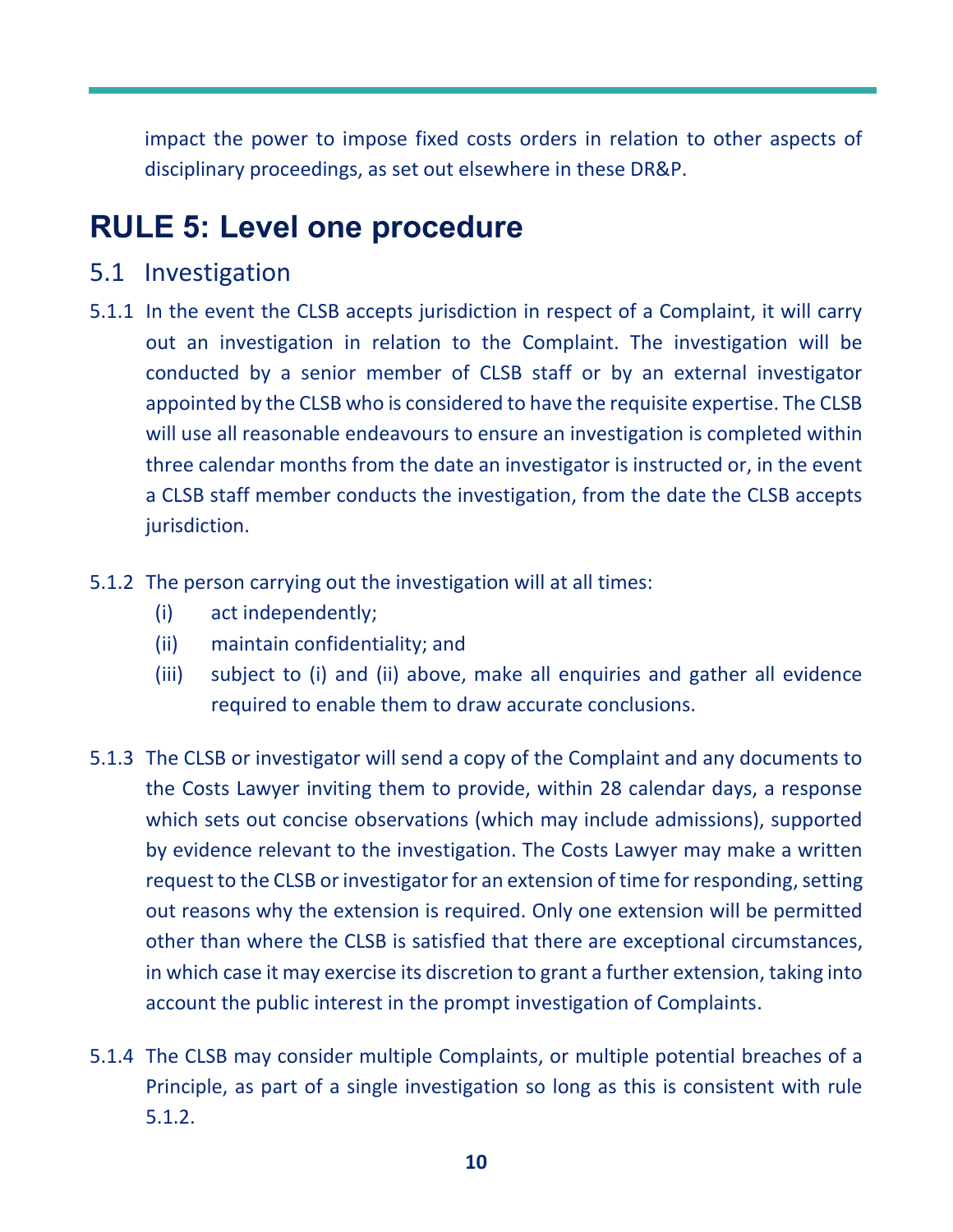- 5.1.5 In making a finding and recommending an outcome, the CLSB or the investigator will consider, without limitation:
	- (i) whether the alleged facts are disputed by the Costs Lawyer;
	- (ii) whether the alleged conduct is isolated or systemic in nature;
	- (iii) the extent of any prejudice or loss caused or likely to be caused because of the alleged conduct;
	- (iv) whether the alleged conduct involved the integrity or honesty of the Costs Lawyer;
	- (v) the Costs Lawyer's standard of care and conduct leading up to the alleged conduct;
	- (vi) whether the Costs Lawyer's handling of the matter under their first-tier complaints handling procedure was reasonable, and what steps, if any, the Costs Lawyer had taken to address the issue;
	- (vii) whether any material harm has been caused to the standing of the Costs Lawyer profession;
	- (viii) the disciplinary record of the Costs Lawyer;
	- (ix) whether it is a case which involves a matter of wider public interest;
	- (x) whether the Costs Lawyer complied with Principle 5 throughout the investigation.
- 5.1.6 All evidence that is relevant will be admissible in the investigation, unless disclosing it to the CLSB or the investigator would be unlawful. The weight given to any particular evidence or category of evidence will depend on what is fair and reasonable in the circumstances.
- 5.1.7 At the conclusion of an investigation, the CLSB or the investigator will produce a written report. It will set out the evidence considered as part of the investigation and the conclusions drawn from the evidence. Conclusions will be reached on the balance of probabilities.
- 5.1.8 The investigation report will contain one of the following findings:
	- (i) no breach of a Principle occurred; or
	- (ii) a breach of a Principle occurred.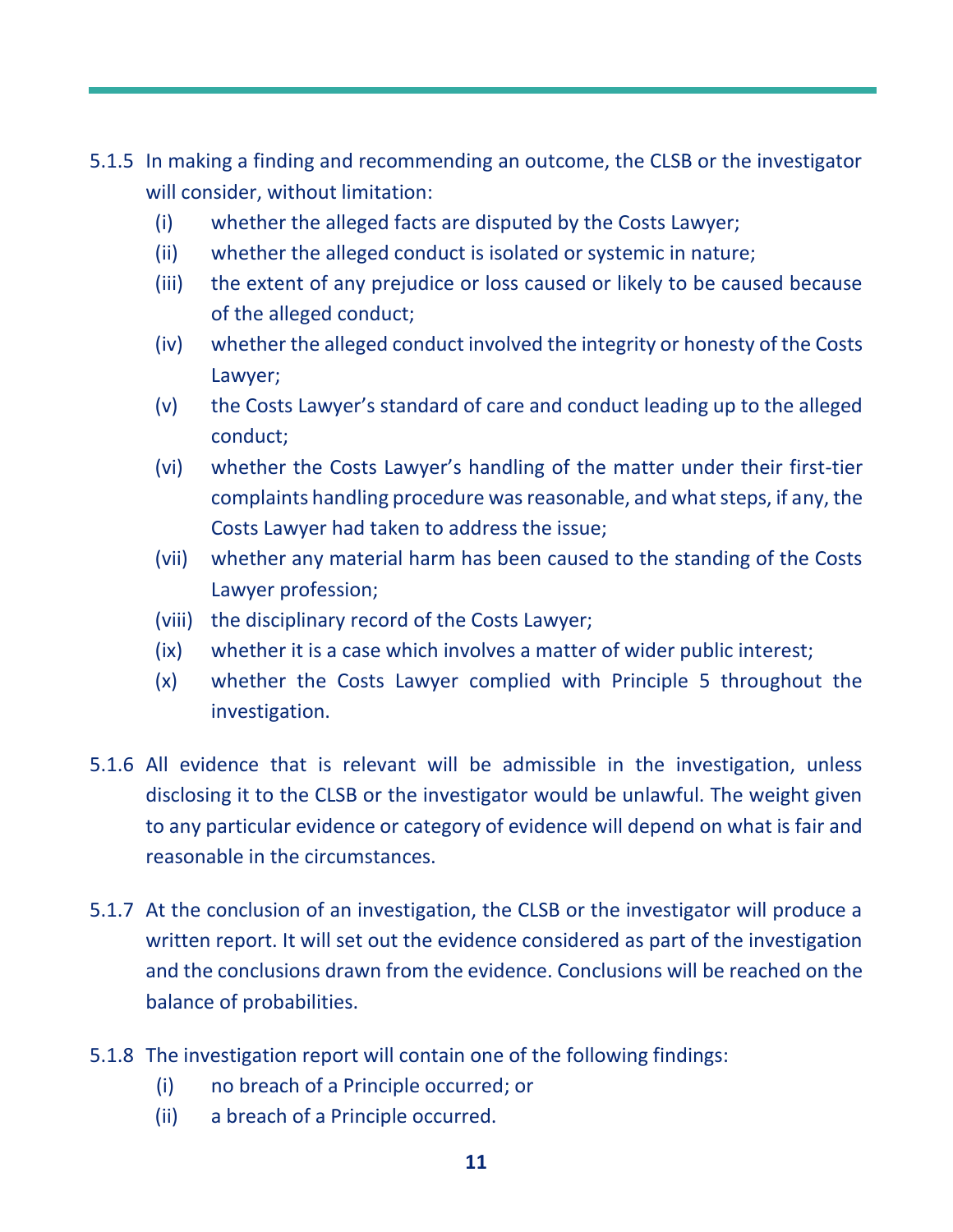In the event of a finding that a breach of a Principle occurred, the investigation report will also recommend that the CLSB implements one of the outcomes set out in rule 5.3.1.

5.1.9 If the investigation report was prepared by an investigator appointed by the CLSB, it will be evaluated by the CLSB to ensure it is thorough and fair. It will be at the discretion of the CLSB as to whether further investigation is carried out before the finding in the investigation report is acted upon. In such event, the Costs Lawyer will be notified that further investigation will be undertaken and completed within a period of 21 calendar days.

### 5.2 Investigation finding: No breach of a Principle occurred

- 5.2.1 If the investigation report includes a finding that no breach of a Principle occurred then:
	- (i) no further disciplinary action will be taken by the CLSB in relation to the Complaint; and
	- (ii) there will be no costs payable by either the Costs Lawyer or the CLSB to the other.
- 5.2.2 The CLSB will inform the Costs Lawyer and Complainant of the finding in writing as soon as reasonably practicable.

### 5.3 Investigation finding: Breach of a Principle occurred

- 5.3.1 If the investigation report includes a finding that a breach of a Principle occurred, the CLSB may implement any of the following outcomes:
	- (i) issue a warning letter, specifying conduct that the Costs Lawyer is expected to engage in or avoid in the future;
	- (ii) agree a written undertaking with the Costs Lawyer, specifying actions that the Costs Lawyer has agreed to take or conduct that the Costs Lawyer has agreed to avoid in the future;
	- (iii) refer the matter to a Conduct Committee (level two procedure) in accordance with rule 6.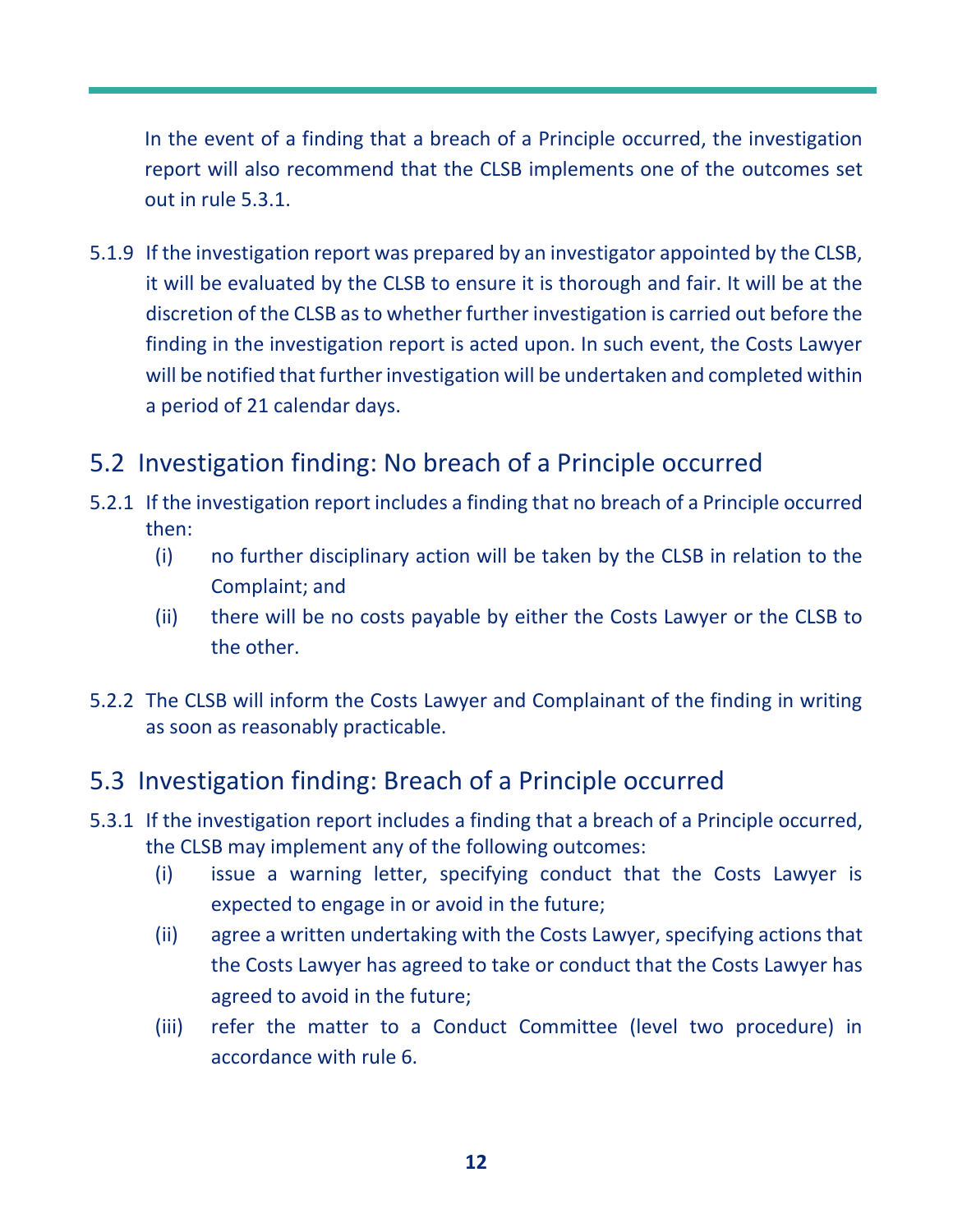- 5.3.2 The CLSB will inform the Costs Lawyer and Complainant of the finding and associated outcome in writing as soon as reasonably practicable.
- 5.3.3 The CLSB will pursue whichever of the outcomes under rule 5.3.1 best promotes, in the CLSB's view, the objectives of these DR&P. In doing so, the CLSB will take into account any recommendations in the investigation report, but will not be bound by those recommendations.
- 5.3.4 The CLSB will always consider referring the matter to a Conduct Committee where, without limitation:
	- (i) the alleged breaches are, or have the potential to be, very serious or sensitive;
	- (ii) the conclusions of the investigation are finely balanced or the facts are unclear;
	- (iii) the person carrying out the investigation feels they have not been able to obtain all relevant evidence within the parameters set out in rule 5.1.2;
	- (iv) the CLSB is of the view that issuing a warning letter or agreeing a written undertaking would not serve the objectives of these DR&P;
	- (v) the matter otherwise raises an issue of significant public interest.
- 5.3.5 Where the CLSB determines that a written undertaking is the most appropriate outcome, it will seek to agree that written undertaking with the Costs Lawyer promptly following conclusion of the investigation. Once the terms of the undertaking have been agreed, the CLSB will provide the proposed written undertaking to the Costs Lawyer for the Costs Lawyer to sign and return within 14 calendar days. A written undertaking will have effect from the date of the Costs Lawyer's signature.
- 5.3.6 A warning letter or written undertaking will set out in brief the finding of the investigation, including the Principle breached and the circumstances of the breach.
- 5.3.7 A fixed costs order in the sum of £500, payable within 21 calendar days, will be included in any warning letter or written undertaking. A written undertaking may also include:
	- (i) an undertaking to pay a financial penalty not exceeding £500;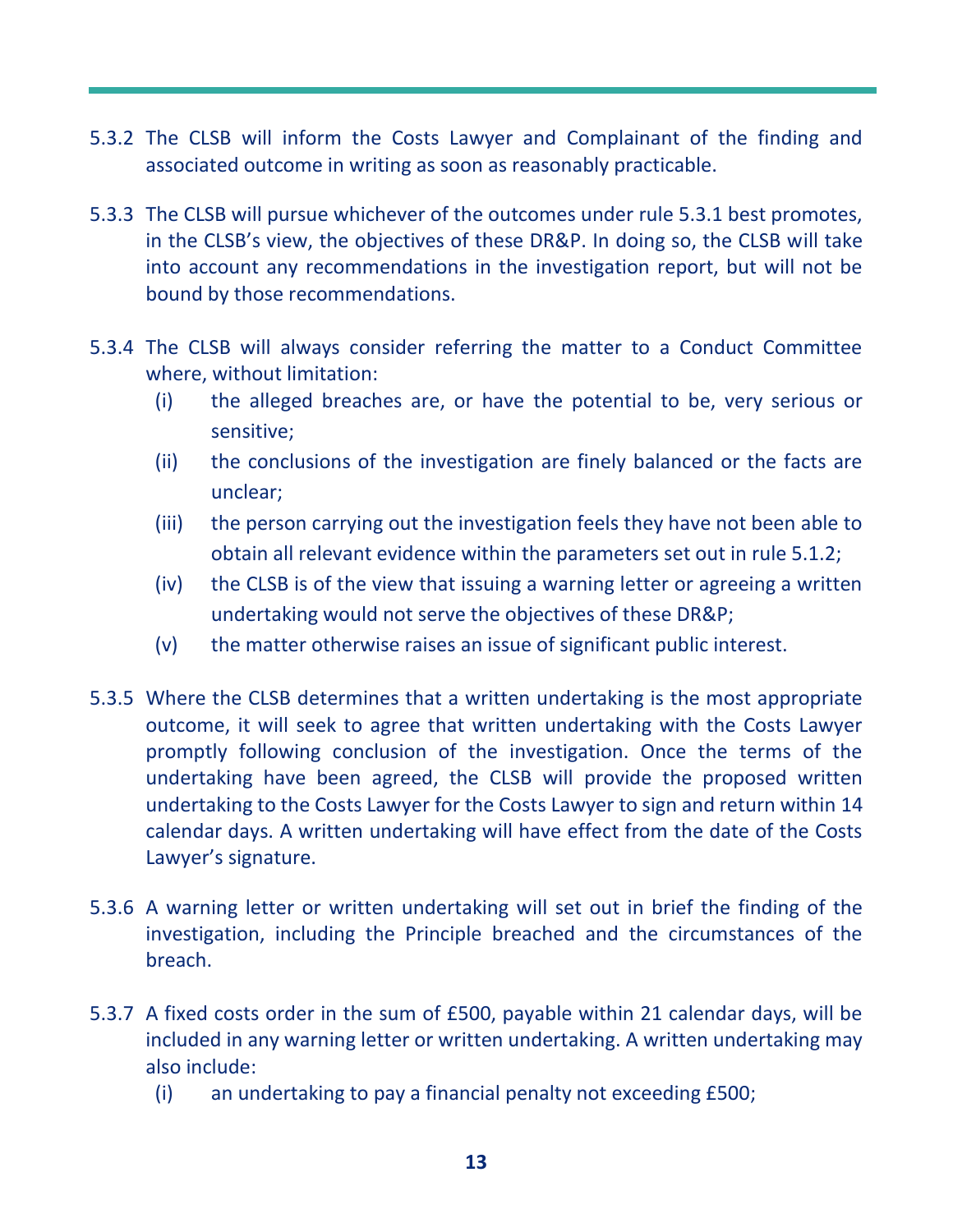- (ii) the imposition of a condition on the Costs Lawyer's practising certificate for a specified period.
- 5.3.8 Where an investigation relates to more than one Complaint, or finds that more than one breach of a Principle occurred, the CLSB may implement any combination of the outcomes under rule 5.3.1 as are considered appropriate.
- 5.3.9 In the event the Costs Lawyer:
	- (i) expresses to the CLSB that they do not intend to comply with the terms of a warning letter;
	- (ii) does not comply with the terms of a warning letter;
	- (iii) does not sign and return a proposed written undertaking within 14 calendar days of receipt; or
	- (iv) does not comply with the terms of an agreed written undertaking,

the CLSB may refer the matter to a Conduct Committee (level two procedure) and will notify the Costs Lawyer of this in writing. The Conduct Committee may consider the original Complaint that gave rise to the warning letter or written undertaking, as well as the Costs Lawyer's conduct that led to the matter being referred to the Conduct Committee under this rule 5.3.9 in making its findings.

5.3.10The CLSB will not issue any further Costs Lawyer practising certificates to a Costs Lawyer until such time as fixed costs and any financial penalty at level one have been paid in full by the Costs Lawyer to the CLSB.

#### 5.4 Breach of a Principle occurred: Right of appeal

- 5.4.1 A finding at level one may not be appealed by a Complainant.
- 5.4.2 The Costs Lawyer may appeal against a finding, following a level one investigation, that a breach of a Principle occurred. The Costs Lawyer may also appeal against the content of a warning letter issued under rule 5.3.1(i).
- 5.4.3 An appeal by the Costs Lawyer under rule 5.4.2 must be made to the CLSB in writing, within 14 calendar days of:
	- (i) receipt of written notification of a finding against the Costs Lawyer following a level one investigation; or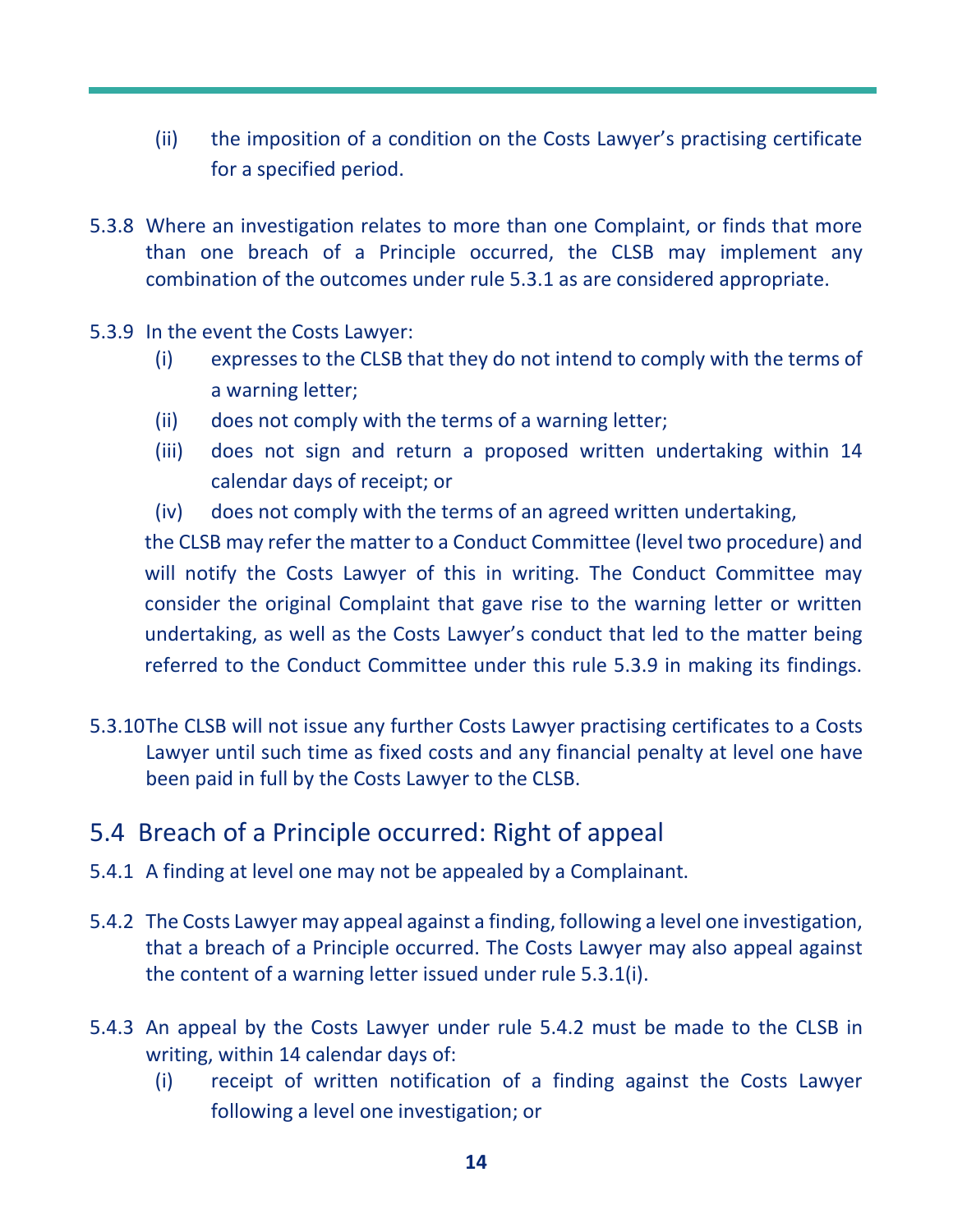- (ii) receipt of a warning letter (where the appeal relates to the content of that warning letter).
- 5.4.4 The appeal should identify one or more of the following grounds for appeal and attach any evidence in support of those grounds:
	- (i) there was a material error of law;
	- (ii) there was a failure to take into account material information;
	- (iii) the decision was irrational or based on irrelevant considerations;
	- (iv) there was a material failure to comply with these DR&P;
	- (v) the decision is unlawful, for example because it infringes a person's human rights;
	- (vi) new evidence has been obtained which could not have been made available when the decision was made and which will be material to the decision.
- 5.4.5 An appeal under rule 5.4.2, which meets the criteria in rules 5.4.3 and 5.4.4, will be determined by a Conduct Committee convened in accordance with rule 6.

### **RULE 6: Level two procedure (Conduct Committee)**

- 6.1 Jurisdiction of a Conduct Committee
- 6.1.1 A Conduct Committee will have jurisdiction under these DR&P in the events outlined in rule 5.3.1(iii), rule 5.3.9 and rule 5.4.5. Where a Conduct Committee has jurisdiction, the CLSB will convene the Conduct Committee in accordance with these DR&P as soon as reasonably practicable.

### 6.2 Conduct Committee composition

- 6.2.1 A Conduct Committee will comprise of two Lay Person Panel Members, one of whom will act as Chair of the Conduct Committee, and one Non-Lay Person Panel Member.
- 6.2.2 Before appointing a Panel Member to a Conduct Committee, the CLSB will confirm that the Panel Member does not have any conflict of interest in relation to the matter.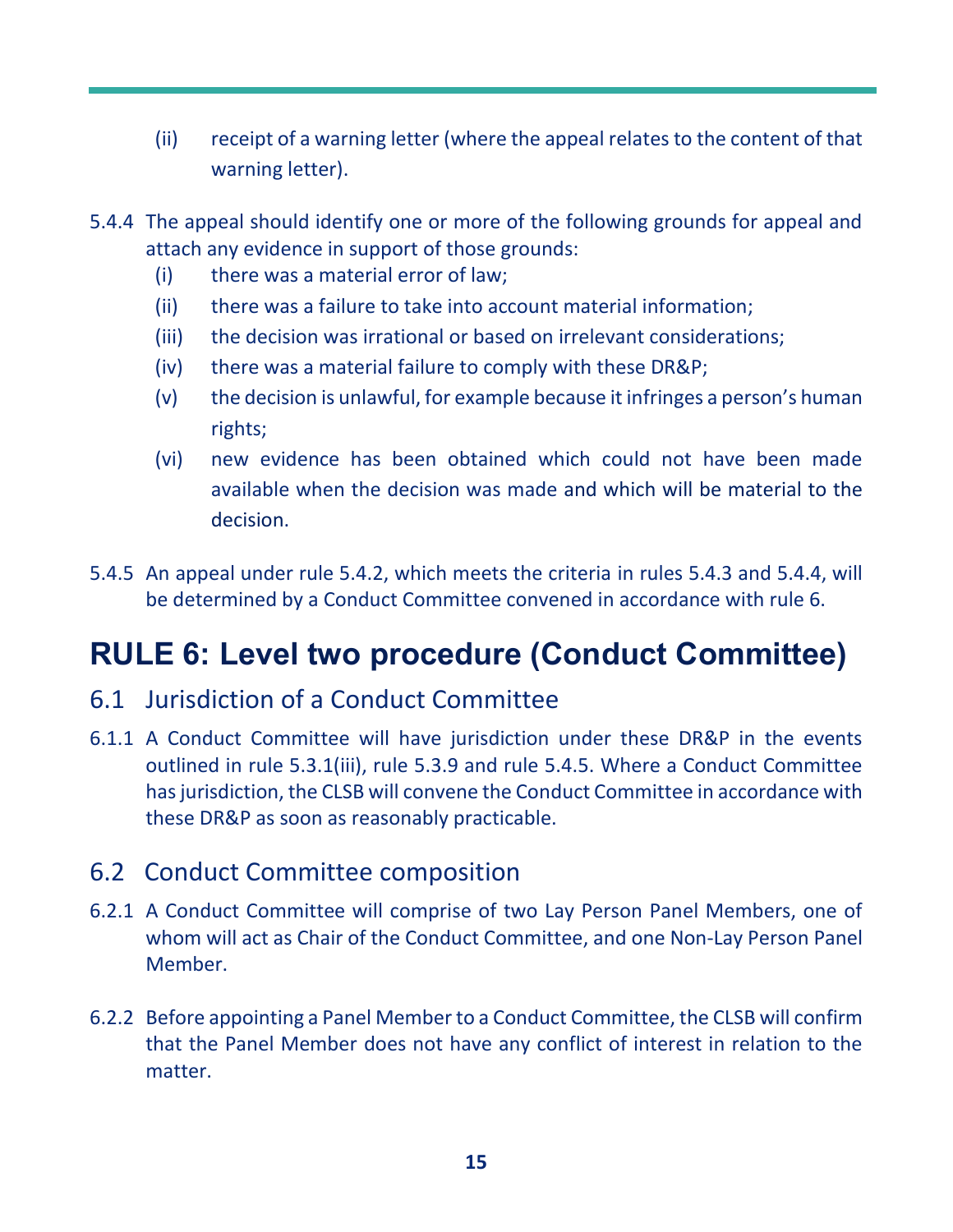6.2.3 A Lay Person Panel Member who was appointed under rule 4.3 to consider matters relating to an interim suspension order may also be appointed to the Conduct Committee. The Conduct Committee will be provided with all material evidence that was made available to the Lay Person Panel Member.

#### 6.3 Convening a Conduct Committee

- 6.3.1 The CLSB may appoint a Case Manager to assist in convening the Conduct Committee. The role of the Case Manager is administrative only; they will have no involvement in the substantive deliberations or determination of the Conduct Committee.
- 6.3.2 The Costs Lawyer and Complainant will be notified of the name and contact details of any Case Manager appointed.
- 6.3.3 The Case Manager will advise the Complainant that a Conduct Committee is to be convened. A Complainant is not a party to disciplinary proceedings, but the Complainant may attend the Conduct Committee hearing as a member of the public.
- 6.3.4 The Case Manager will, not less than 28 calendar days before the Conduct Committee hearing, issue a written Notice of Conduct Committee to the Costs Lawyer. Whilst the Case Manager will use all reasonable endeavours to accommodate the availability of the Costs Lawyer, the Case Manager may set a Conduct Committee hearing date they consider appropriate in the circumstances.
- 6.3.5 The Notice of Conduct Committee will include the following information:
	- (i) the Principle alleged to have been breached which the Conduct Committee is being asked to consider;
	- (ii) date, time and location of the Conduct Committee;
	- (iii) the Panel Members who will form the Conduct Committee;
	- (iv) the Costs Lawyer's right to call witness evidence that has not been agreed between the CLSB and the Costs Lawyer; and
	- (v) the Costs Lawyer's right to be accompanied or represented at their own expense.
- 6.3.6 The Notice of Conduct Committee will annex the following:
	- (i) a copy of the investigation report;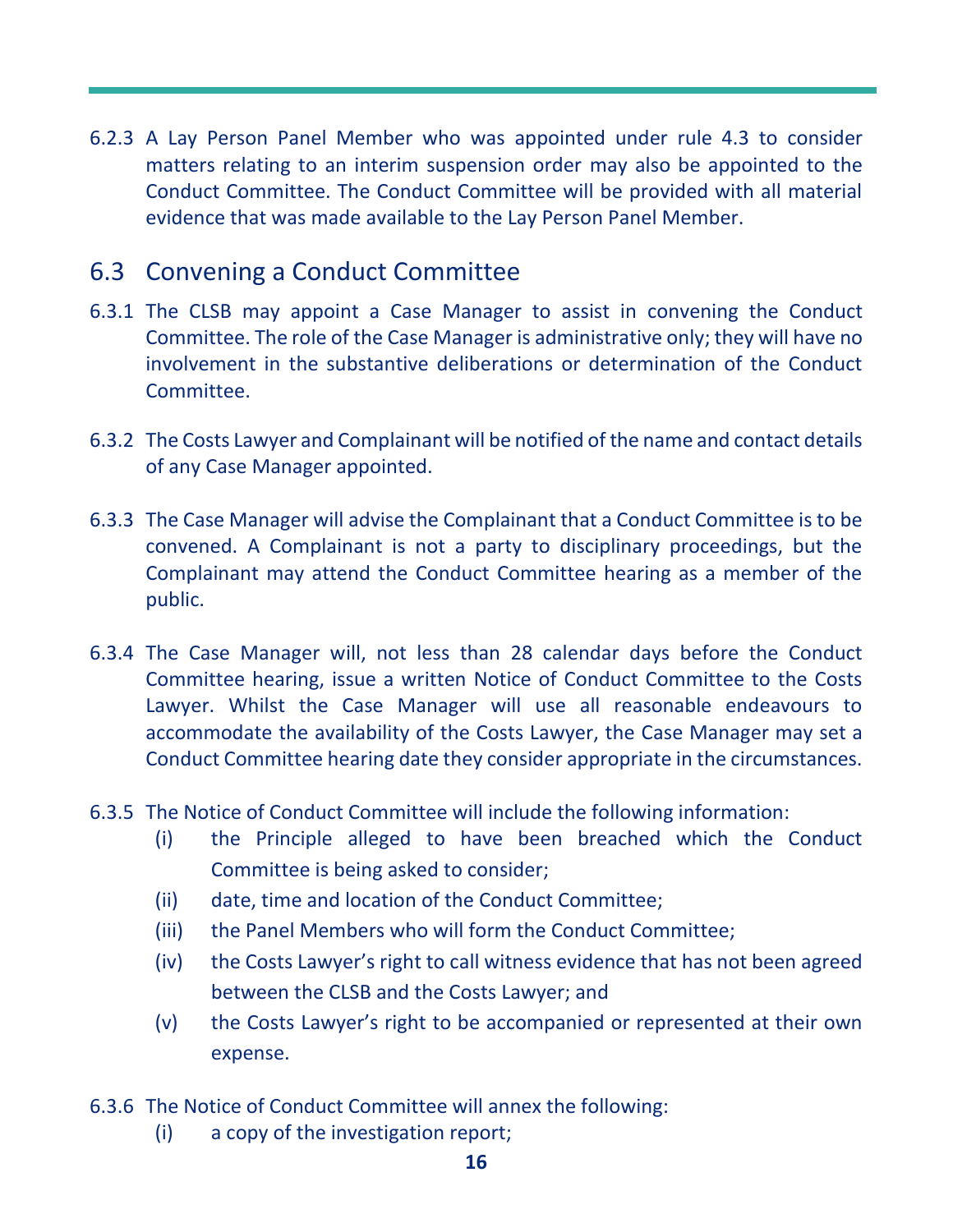- (ii) a copy of the CoC and any associated rules it is alleged have been breached;
- (iii) a copy of these DR&P; and
- (iv) any other documentation the Case Manager considers appropriate in the circumstances.
- 6.3.7 The Case Manager will, not less than 21 calendar days before the Conduct Committee hearing, seek to establish what facts are agreed between the CLSB and the Costs Lawyer.
- 6.3.8 The Costs Lawyer and the CLSB will, not less than 14 calendar days before the Conduct Committee hearing, advise the Case Manager if they intend to call witness evidence in relation to facts that have not been agreed between the CLSB and the Costs Lawyer.
- 6.3.9 The Costs Lawyer will, not less than 14 calendar days before the Conduct Committee hearing, advise the Case Manager if they intend to be accompanied/represented.
- 6.3.10The Costs Lawyer may, not less than 14 calendar days before the Conduct Committee hearing, file a skeleton argument with the Case Manager under which they set out a brief synopsis of the matter before the Conduct Committee outlining both issues that are agreed and issues that are not agreed between the CLSB and the Costs Lawyer. The CLSB may, not less than 7 days before the Conduct Committee hearing, file a reply to the skeleton argument addressing any issues raised in the skeleton argument that are not dealt with in the investigation report.

### 6.4 Conduct Committee hearing

- 6.4.1 The CLSB will, not less than 14 calendar days before a Conduct Committee hearing, publish a notice on the CLSB website that a Conduct Committee has been convened. This notice will state the name of the Costs Lawyer, date, time and location of the Conduct Committee hearing.
- 6.4.2 The Conduct Committee hearing will be open to observation by the public. No member of the public will be heard unless prior permission is granted by the Conduct Committee. The Conduct Committee may ask any member of the public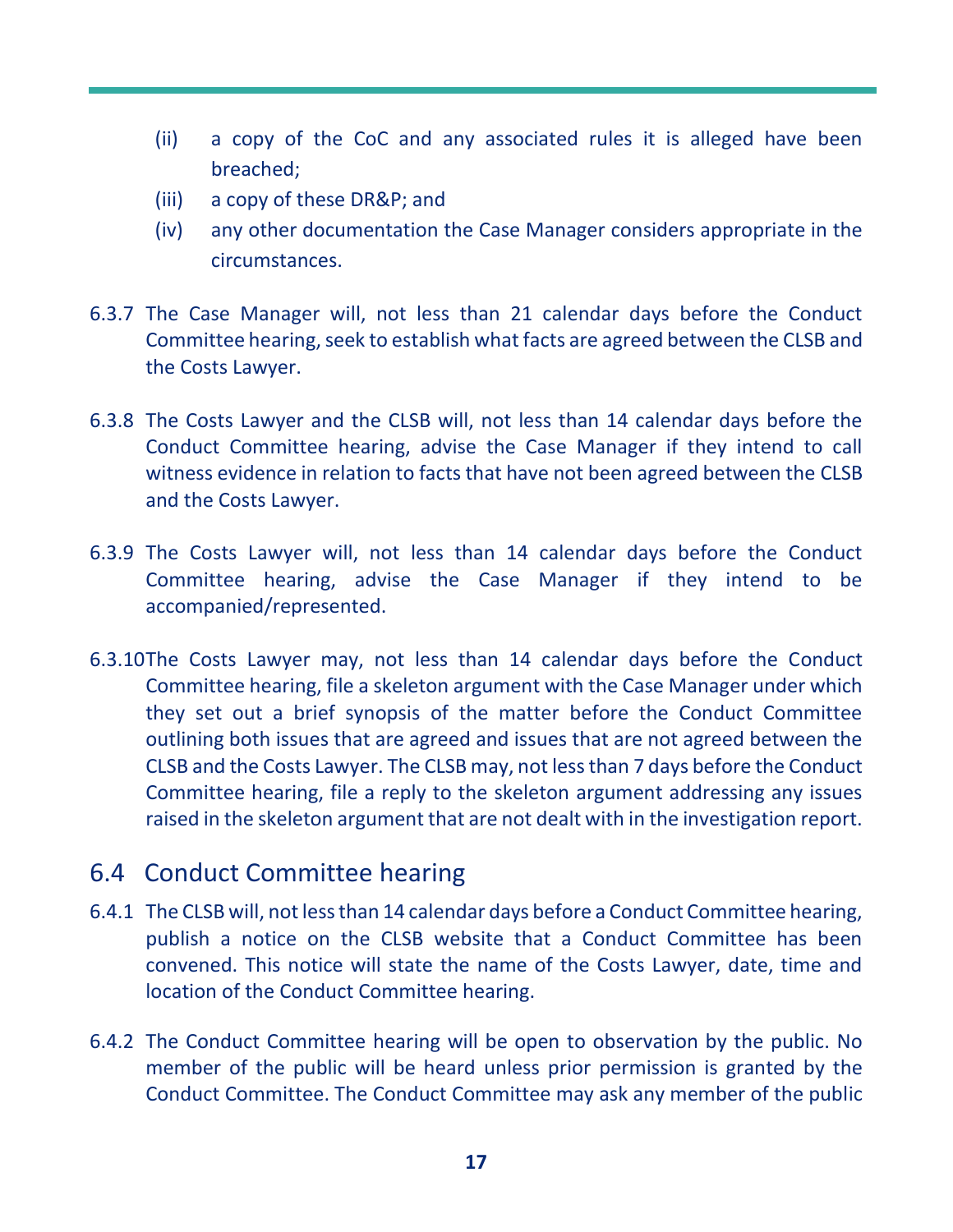to leave in the event their conduct is considered unacceptable during the Conduct Committee hearing.

- 6.4.3 On the application of a party, or on the Conduct Committee's own initiative, the Conduct Committee may make an order for all or part of a hearing to be held in private or for the identity of any person involved in the matter to be kept confidential. The Conduct Committee will take the following factors into account in determining whether to make such an order:
	- (i) the hearing involves confidential information (including sensitive personal data) and publicity would damage that confidentiality;
	- (ii) the need to protect the interests of a vulnerable person;
	- (iii) the need to secure the proper administration of justice.
- 6.4.4 Where the Conduct Committee makes an order under Rule 6.4.3 it will produce reasons for its decision, which will be published on the CLSB website. If publication of reasons would defeat the purpose of making the order, the Conduct Committee will produce a non-confidential version of its reasons, which explains the Conduct Committee's decision as transparently as is possible in the circumstances of the case, for publication on the CLSB website.
- 6.4.5 The CLSB may be represented at the Conduct Committee hearing by a staff member and/or other representative.
- 6.4.6 The Conduct Committee will act impartially. Members of the Conduct Committee may ask questions of any witness, the Costs Lawyer and the CLSB's representative.
- 6.4.7 Any witness, whose evidence has not been agreed and who has therefore been called to give oral testimony, may be asked questions by the Costs Lawyer and/or the CLSB's representative at the direction of the Conduct Committee.
- 6.4.8 All evidence which is relevant will be admissible in a Conduct Committee hearing, unless its disclosure would be unlawful.
- 6.4.9 If deemed appropriate in all the circumstances the Conduct Committee may take legal advice from an independent lawyer, adjourning to take such advice if required. The Case Manager may assist the Conduct Committee in sourcing appropriate legal advice.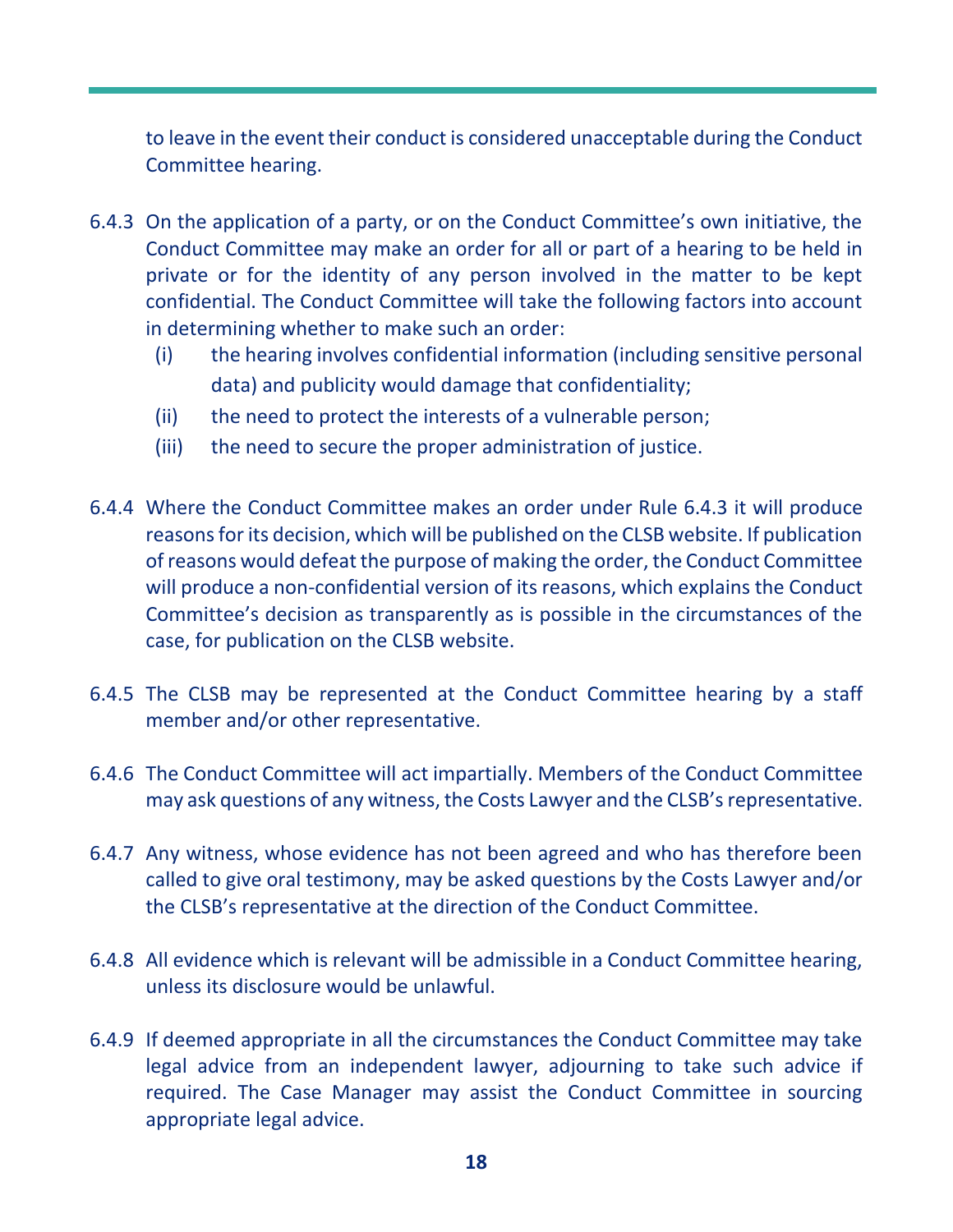6.4.10Any finding reached by a Conduct Committee will be on the balance of probabilities and will be by majority.

### 6.5 Conduct Committee finding

- 6.5.1 Following the Conduct Committee hearing, the Conduct Committee will make an order setting out its finding as to whether or not a breach of a Principle occurred. The Conduct Committee may, if it considers it appropriate to do so, take into account further written submissions from the Costs Lawyer as to any mitigating circumstances prior to making an order for the imposition of sanctions under rule 6.5.2.
- 6.5.2 Where the Conduct Committee finds that a breach of Principle occurred, the Conduct Committee may order one or more of the following sanctions:
	- (i) a warning, specifying actions the Costs Lawyer must take or must avoid in the future, which may include sanctions that apply automatically upon non-compliance with the terms of the warning;
	- (ii) a financial penalty not exceeding £5,000;
	- (iii) imposition of a condition on the Costs Lawyer's practising certificate for a specified period;
	- (iv) suspension of the Costs Lawyer's practising certificate for a period not exceeding two years and suspension of the Costs Lawyer's name from the register of authorised and regulated Costs Lawyers for the same period (and any such order may require the Costs Lawyer to return their current practising certificate to the CLSB until the period of the suspension has passed);
	- (v) permanent revocation of the Costs Lawyer's practising certificate and removal of the Costs Lawyer's name from the register of authorised and regulated Costs Lawyers (and any such order may require the Costs Lawyer to return their current practising certificate to the CLSB).
- 6.5.3 Where the Conduct Committee was convened to consider an appeal from a finding at level one (under rule 5.4.5), the Conduct Committee's order shall stand in place of the level one finding and any associated outcomes. Where the appeal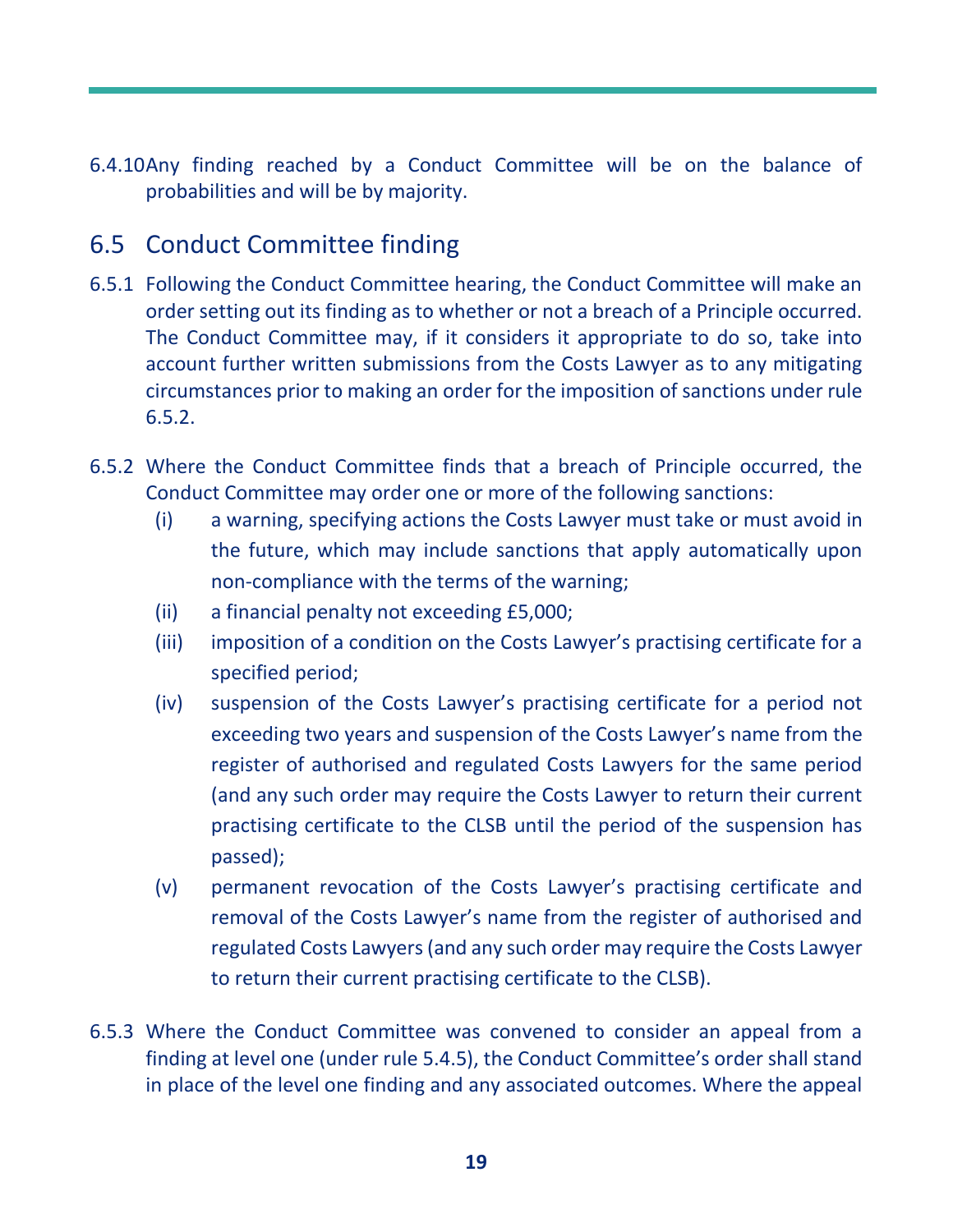related to the content of a warning letter, the Conduct Committee's order must not include the sanctions in rule 6.5.2 (ii), (iii), (iv) or (v).

- 6.5.4 A fixed costs order in the sum of £1,250, payable within 21 calendar days, will be included in any order made by the Conduct Committee where it finds that a breach of a Principle occurred.
- 6.5.5 In the event the Conduct Committee orders that a financial penalty must be paid, it shall stipulate a timeframe for payment.
- 6.5.6 The Case Manager will, within 21 calendar days of the Conduct Committee hearing, notify the Costs Lawyer in writing of the Conduct Committee's order and reasons for its finding. In complex cases, it may take longer for the Conduct Committee to reach a finding and articulate its reasons. In such cases the Case Manager will keep the Costs Lawyer updated on the likely timeframe for communication of the Conduct Committee's order.
- 6.5.7 The Case Manager will, upon publication of a Conduct Committee's finding, notify the Complainant.
- 6.5.8 The CLSB will not issue any further practising certificates to the Costs Lawyer until such time as fixed costs and any financial penalty imposed at level two have been paid in full to the CLSB by the Costs Lawyer.

#### 6.6 Right of appeal

- 6.6.1 There is no right of appeal by the Costs Lawyer where the Conduct Committee hearing was convened to consider an appeal relating to a level one finding or the content of a warning letter. In all other circumstances the Costs Lawyer may, within 14 calendar days of notification of the Conduct Committee's order, file a written appeal with the Case Manager in relation to any aspect of that order, identifying one or more of the following grounds for the appeal and attaching any evidence in support of those grounds:
	- (i) there was a material error of law;
	- (ii) there was a failure to take into account material information;
	- (iii) the decision was irrational or based on irrelevant considerations;
	- (iv) there was a material failure to comply with these DR&P;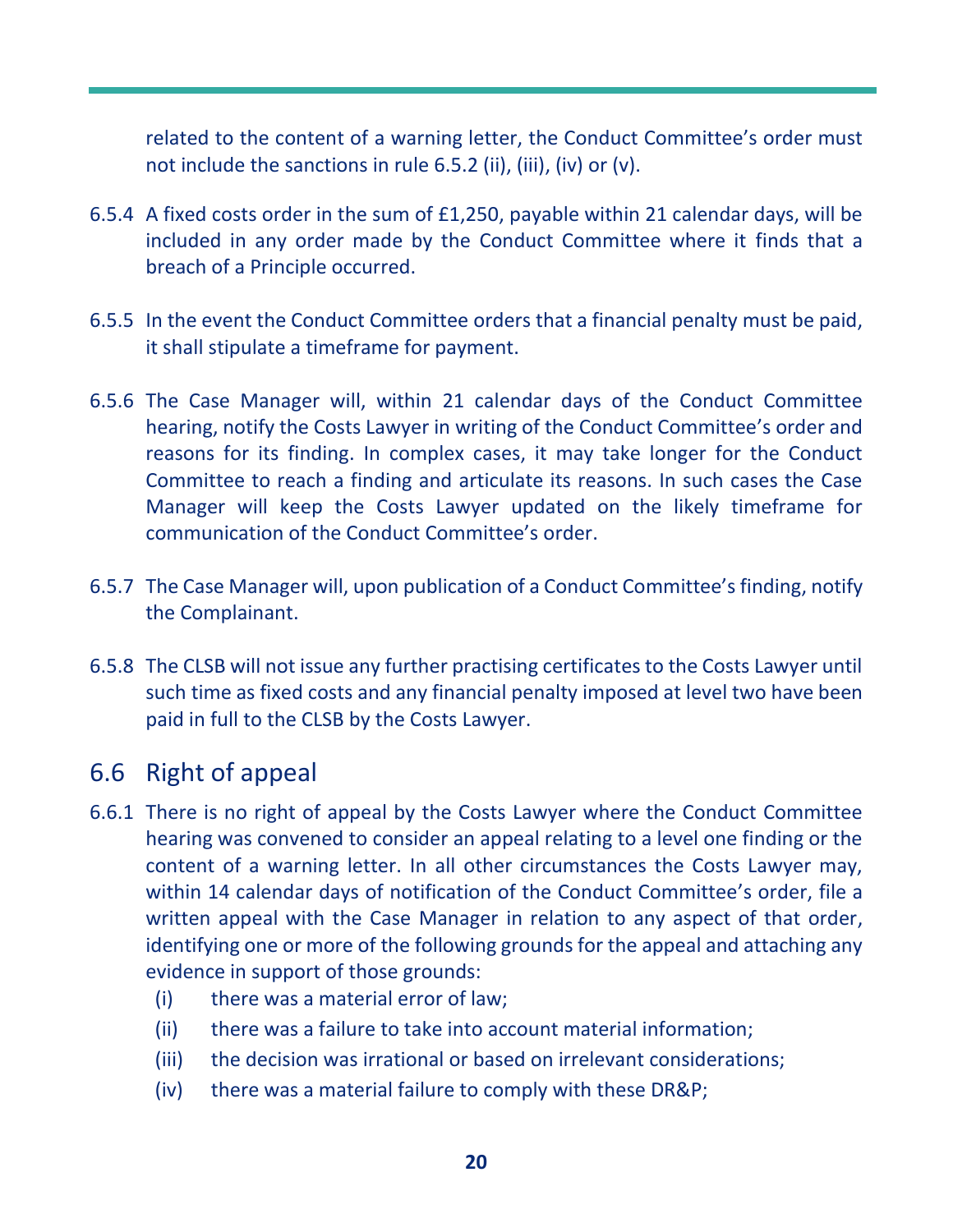- (v) the decision was unlawful, for example because it infringes a person's human rights;
- (vi) new evidence has been obtained which could not have been made available prior to the Conduct Committee making its order and which will be material to the decision.
- 6.6.2 A Case Manager appointed under level two may continue to act on the same basis under an appeal at level three. The Case Manager will notify the Complainant in the event an appeal is filed.
- 6.6.3 The finding of a Conduct Committee may not be appealed by the Complainant or the CLSB.
- 6.6.4 Where an appeal is filed, any fixed costs or financial penalty included in the Conduct Committee's order at level two will not become payable until the appeal has been determined, in accordance with rule 7.3.

# **RULE 7: Level three procedure (Conduct Appeal Committee)**

- 7.1 Conduct Appeal Committee composition
- 7.1.1 The Conduct Appeal Committee will comprise of two Lay Person Panel Members, one of whom will act as Chair of the Conduct Appeal Committee, and one Non-Lay Person Panel Member.
- 7.1.2 A Panel Member who was a member of the Conduct Committee that considered the matter being appealed will not be a member of the Conduct Appeal Committee.
- 7.1.3 Before appointing a Panel Member to a Conduct Appeal Committee, the CLSB will confirm that the Panel Member does not have any conflict of interest in relation to the matter.

#### 7.2 Convening a Conduct Appeal Committee

7.2.1 The Costs Lawyer will be advised of the date that the Conduct Appeal Committee will consider the appeal (the review date).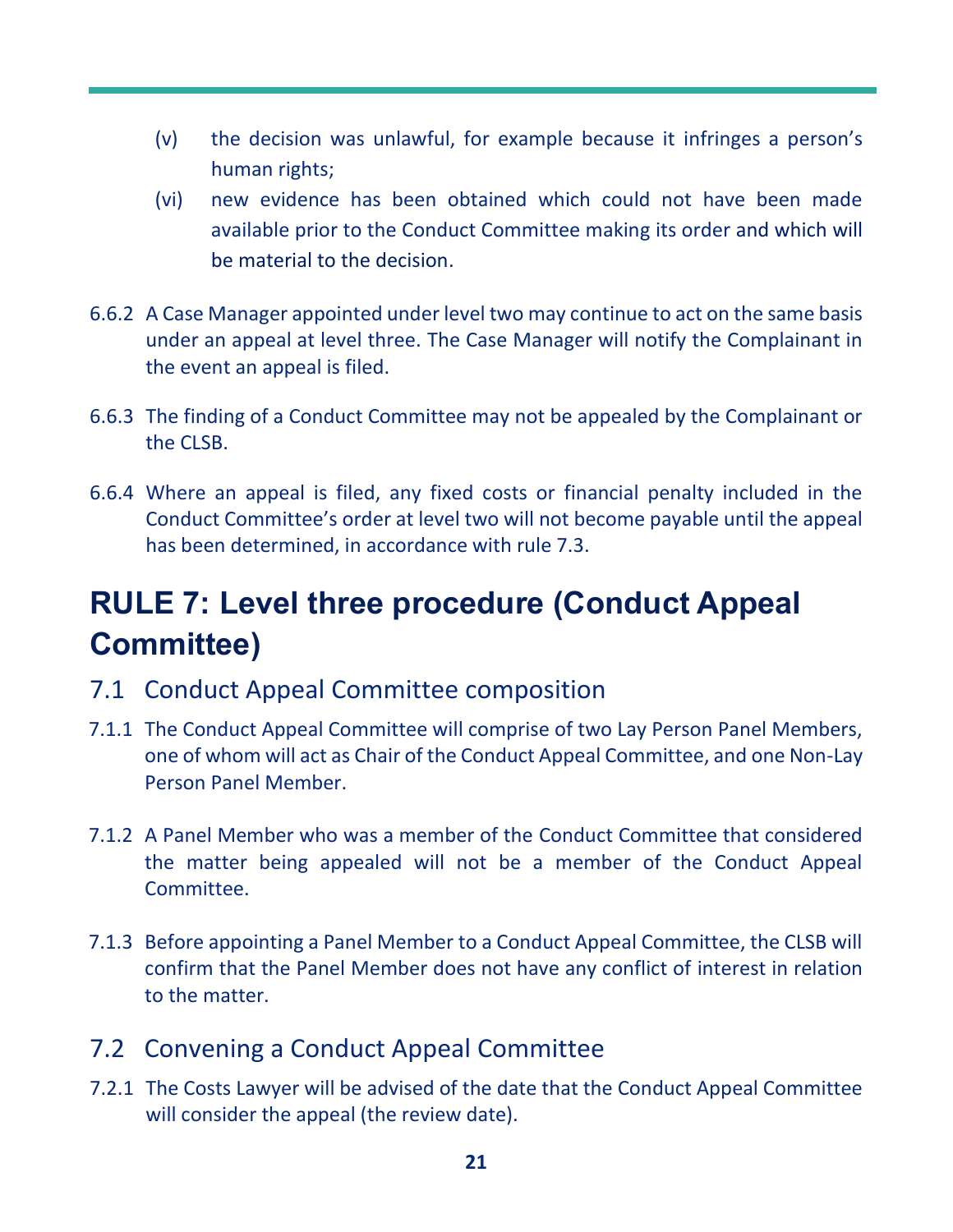- 7.2.2 The Case Manager will provide the CLSB with a copy of the Costs Lawyer's appeal notice and any documents submitted by the Costs Lawyer in support.
- 7.2.3 The CLSB may, not less than 14 calendar days before the Conduct Appeal Committee review date, file a response to the appeal notice. The Case Manager will provide this to the Costs Lawyer not less than 10 calendar days before the review date.

#### 7.3 Conduct Appeal Committee process

- 7.3.1 The Conduct Appeal Committee will meet in private and consider the appeal on the papers.
- 7.3.2 The Conduct Appeal Committee will consider whether, on the balance of probabilities, any valid ground for appeal has been made out by the Costs Lawyer. If it has not, the Conduct Appeal Committee will uphold the Conduct Committee's order. If it has, the Conduct Appeal Committee will review the evidence that was before the Conduct Committee as well as any new evidence and decide whether to uphold or overturn the Conduct Committee's order.
- 7.3.3 Where a ground of appeal has been made out, the Conduct Appeal Committee may uphold or overturn the order of the Conduct Committee in full or in part. The Conduct Appeal Committee may set aside any part of an order made by a Conduct Committee and may substitute its own order, incorporating any of the sanctions set out in rule 6.5.2, except that it may not impose a higher financial penalty than that imposed by the Conduct Committee.
- 7.3.4 The finding of the Conduct Appeal Committee will be by majority.
- 7.3.5 If deemed appropriate in all the circumstances the Conduct Appeal Committee may take legal advice from an independent lawyer, adjourning to take such advice if required. The Case Manager may assist the Conduct Committee in sourcing appropriate legal advice.
- 7.3.6 In the event the Conduct Appeal Committee:
	- (i) finds that no valid ground for appeal has been made out by the Costs Lawyer; or
	- (ii) upholds the Conduct Committee's order in full,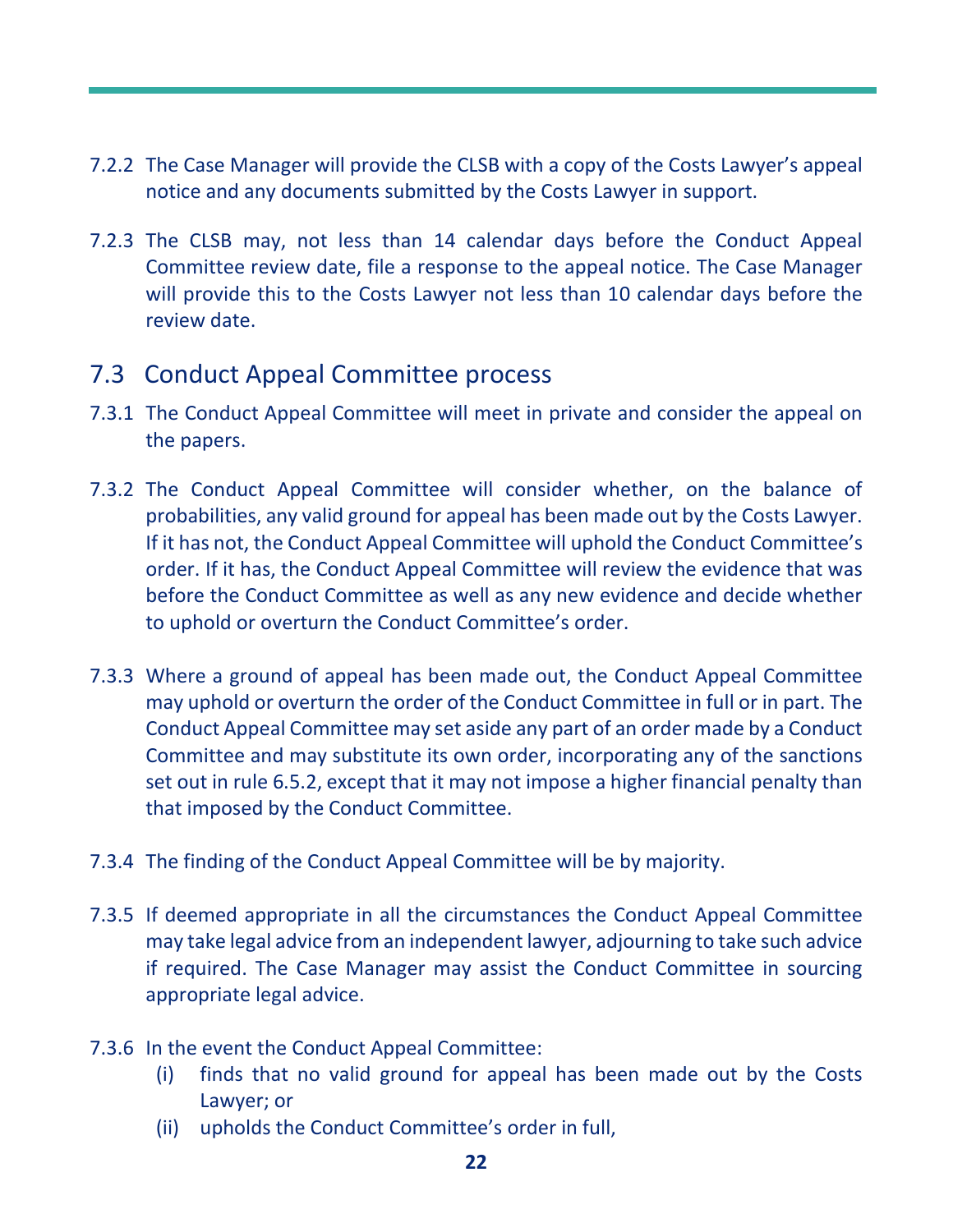the Costs Lawyer will be ordered to pay fixed costs at level three in the sum of £1,250 (in addition to the £1,250 fixed costs ordered by the Conduct Committee at level two and any financial penalty imposed at level two). Level two and level three fixed costs, and any financial penalty imposed at level two, will be payable to the CLSB within 14 calendar days of the Costs Lawyer receiving written notification of the Conduct Appeal Committee's order.

- 7.3.7 In the event the Conduct Appeal Committee overturns the Conduct Committee's order in full, the Costs Lawyer will not be liable for any costs of the Conduct Committee at level two or of the Conduct Appeal Committee at level three.
- 7.3.8 In the event the Conduct Appeal Committee overturns the Conduct Committee's order in part, the Costs Lawyer will be liable to pay fixed costs ordered at level two, and any financial penalty ordered at level two and upheld by the Conduct Appeal Committee, within 14 calendar days of receiving written notification of the Conduct Appeal Committee's order. The Costs Lawyer will not be liable for any fixed costs at level three.
- 7.3.9 The Conduct Appeal Committee may, by order, deal with any interim suspension order that is in force in relation to the Costs Lawyer.

#### 7.4 Following a Conduct Appeal Committee review

- 7.4.1 The Case Manager will, within 21 calendar days of the review date, notify the Costs Lawyer, the Complainant and the CLSB in writing of the Conduct Appeal Committee's order and reasons for its finding. In complex cases, it may take longer for the Conduct Appeal Committee to agree an order and articulate its reasons. In such cases the Case Manager will keep the parties updated on the likely timeframe for communication of the Conduct Appeal Committee's order.
- 7.4.2 The CLSB will not issue any further practising certificates to the Costs Lawyer until such time as fixed costs and any financial penalty ordered at level two or level three have been paid in full to the CLSB by the Costs Lawyer.